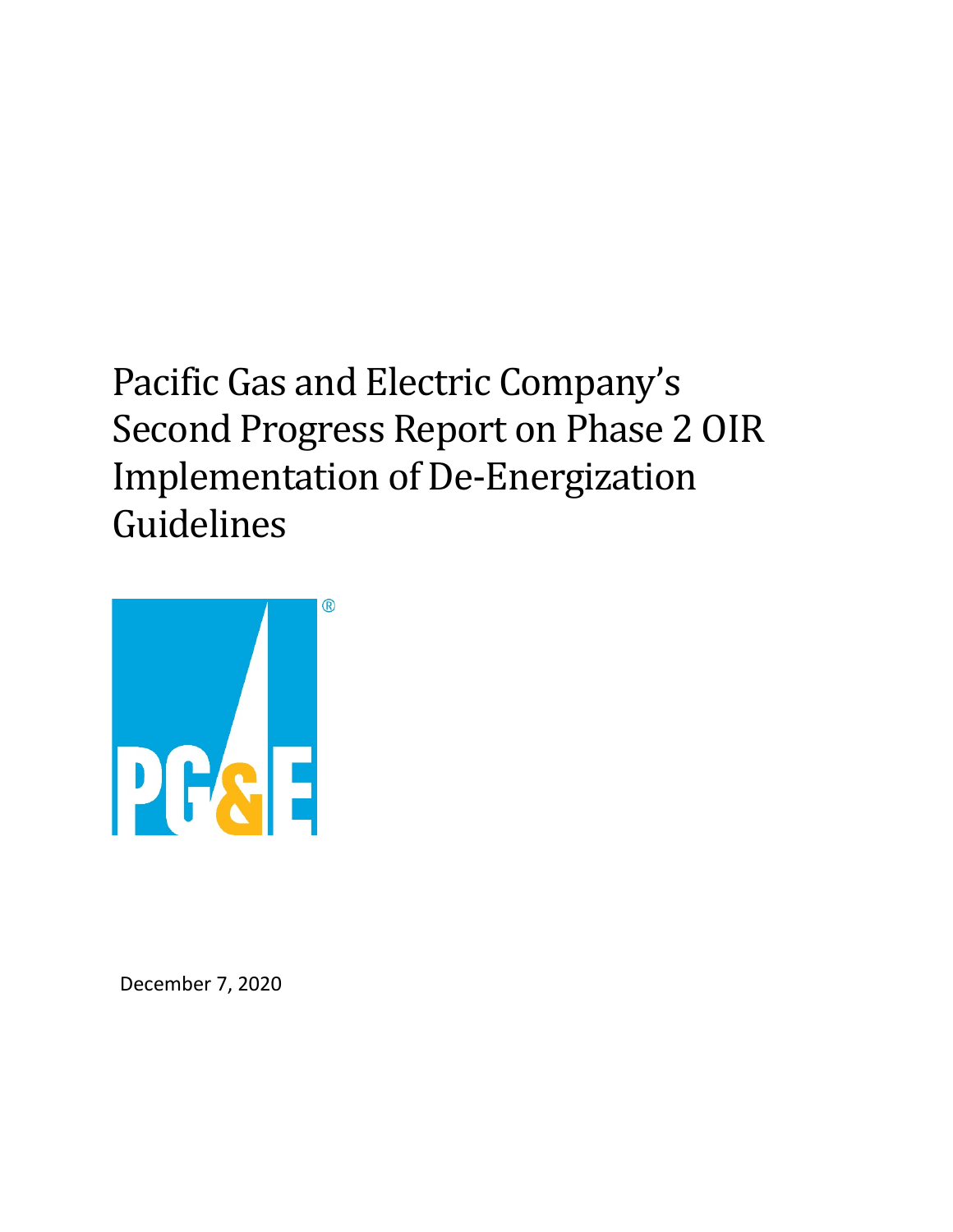# **Contents**

| 1. |                                                                                           |  |
|----|-------------------------------------------------------------------------------------------|--|
|    |                                                                                           |  |
|    |                                                                                           |  |
|    |                                                                                           |  |
|    |                                                                                           |  |
|    |                                                                                           |  |
|    |                                                                                           |  |
| 2. |                                                                                           |  |
| 3. | Who Should Receive Notice, When Should Notice Occur, and How Should Notice Occur?  12     |  |
| 4. |                                                                                           |  |
| 5. | Restoration of power service upon conclusion of public safety need for de-energization 18 |  |
| 6. |                                                                                           |  |
|    |                                                                                           |  |
|    | 6.2                                                                                       |  |
|    | 6.3                                                                                       |  |
|    |                                                                                           |  |
|    |                                                                                           |  |
|    |                                                                                           |  |
|    | 6.4.3 Customer and Electric Vehicle Service Providers (EVSP) Engagement 22                |  |
| 7. |                                                                                           |  |
| 8. |                                                                                           |  |
| 9. |                                                                                           |  |
|    |                                                                                           |  |

# List of Tables

| Table 6: Communications, Transportation and Water System Facilities Customers Supported by PG&E-   |
|----------------------------------------------------------------------------------------------------|
|                                                                                                    |
| Table 7: Transportation and Water System Facilities Customers Supported by PG&E-provided Emergency |
|                                                                                                    |
|                                                                                                    |
|                                                                                                    |
|                                                                                                    |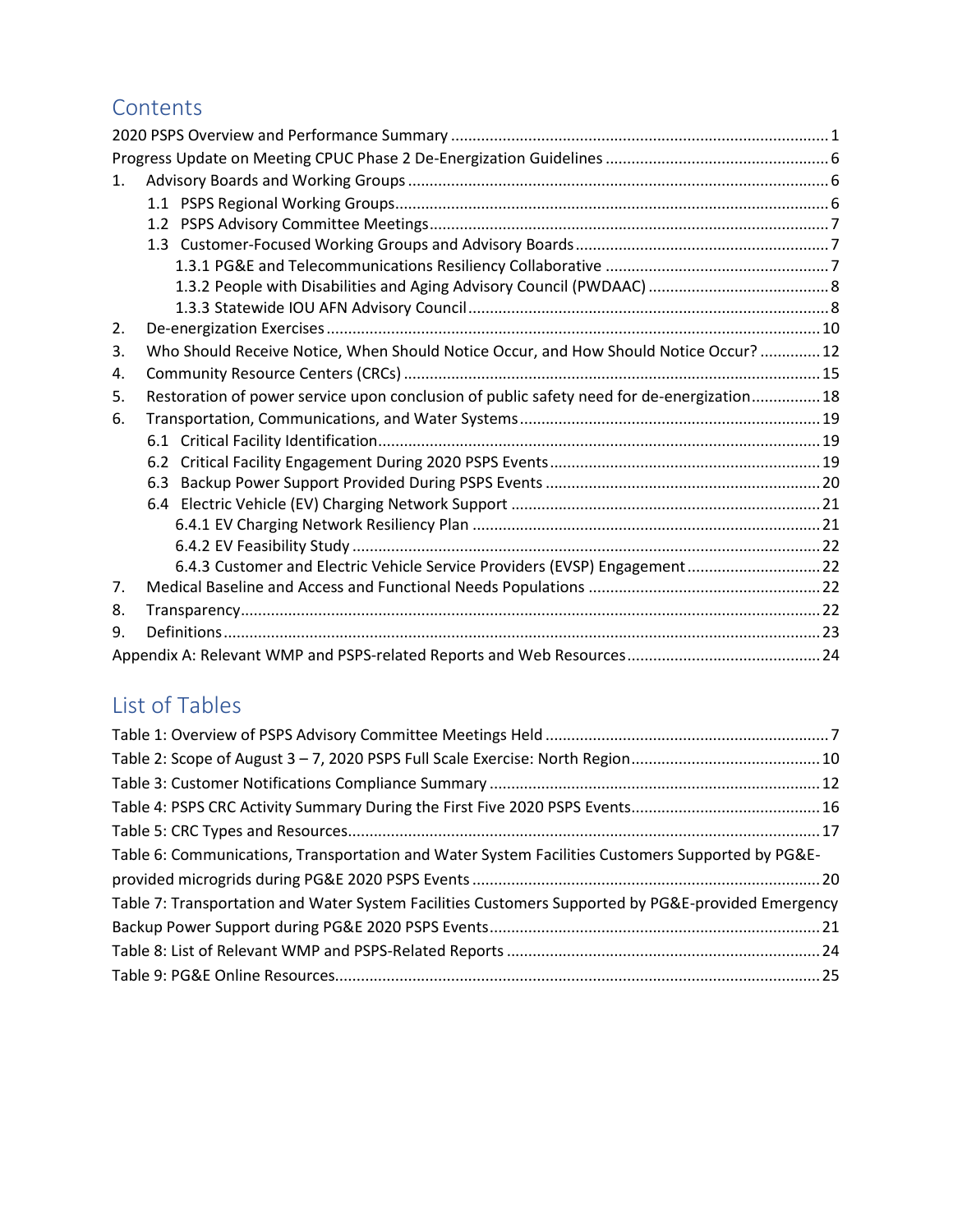# <span id="page-2-0"></span>2020 PSPS Overview and Performance Summary

Pursuant to Decision (D.) 20-05-051, Ordering Paragraph (OP) 4, Pacific Gas and Electric Company (PG&E) submits this progress report to the Director of the California Public Utilities Commission's (CPUC or Commission) Safety and Enforcement Division (SED) detailing its progress towards implementing the adopted "Phase 2 Guidelines in Addition to Appendix A of Decision 19-05-042 and Resolution ESRB-8."

On August 4, 2020, PG&E submitted its first progress report on Phase 2 OIR Implementation of De-Energization Guidelines (First PSPS Phase 2 Progress Report), which outlined its plans and initiatives regarding the Appendix A compliance requirements for Public Safety Power Shutoff (PSPS) events. This second report supplements PG&E's August 4, 2020 report and provides updates on the implementation, achievements, and lessons learned during the first five PSPS Events of the 2020 wildfire season. Additional details regarding PG&E's progress in implementing the Commission's guidelines can be found in numerous reports filed by PG&E this year as outlined in *[Appendix A: Relevant WMP and PSPS-related](#page-25-0)  [Reports and Web Resources](#page-25-0)* in this report. These reports referenced include, among others, PG&E's ESRB-8 post de-energization event reports, our biweekly reports submitted in compliance with the Assigned Commissioner's Ruling (ACR) issued January 30, 2020, in R.18-12-005, our PSPS Access and Functional Needs (AFN) Plan and Quarterly Progress Reports.

### Overview of Compliance Requirements

From November 2019 through November 2020, PG&E was deeply focused on preparing for and effectively implementing successful, customer-centric execution of any necessary PSPS events during 2020 fire season. The CPUC's requirements to submit PSPS progress reports helped PG&E articulate those on-going efforts and priorities.

The CPUC's listed compliance and progress report requirements from Appendix A of Decision 19-05-042 are discussed in later sections of this report. These topics were key elements of PG&E's preparations to execute this years' PSPS events that were deemed necessary to protect public safety against the threat of catastrophic wildfires. PG&E's actual performance executing PSPS events is the ultimate test of our implementation of the Commission's guidance and priorities with respect to PSPS readiness. Therefore, this report opens with summary information on the performance of PG&E's five 2020 PSPS events up to December 1 and follows with brief accounts on the specific requirements in the CPUC's reporting directives.

## 2020 PSPS Implementation Performance Summary

The CPUC's guidance has been that PSPS events should be executed only when required to protect public safety against the threat of catastrophic wildfires caused by utility equipment; that there must be a balance between the danger posed by potential wildfires and the danger posed by power shutoffs; that the events need to inconvenience as few customers as safety requires; that customer and governmental preparation and notification are essential to reduce the disruptions associated with power shutoffs; and that those shutoffs should be as short as possible subject to safe system operation. PG&E has rolled these goals into the operational shorthand that if we must call a PSPS event as a last resort to protect public safety, a PSPS event should be smaller, shorter and smarter. This set of goals became even more important once the COVID-19 pandemic spread across the state, increasing the consequences and costs of a power outage to both individuals and to our society as a whole.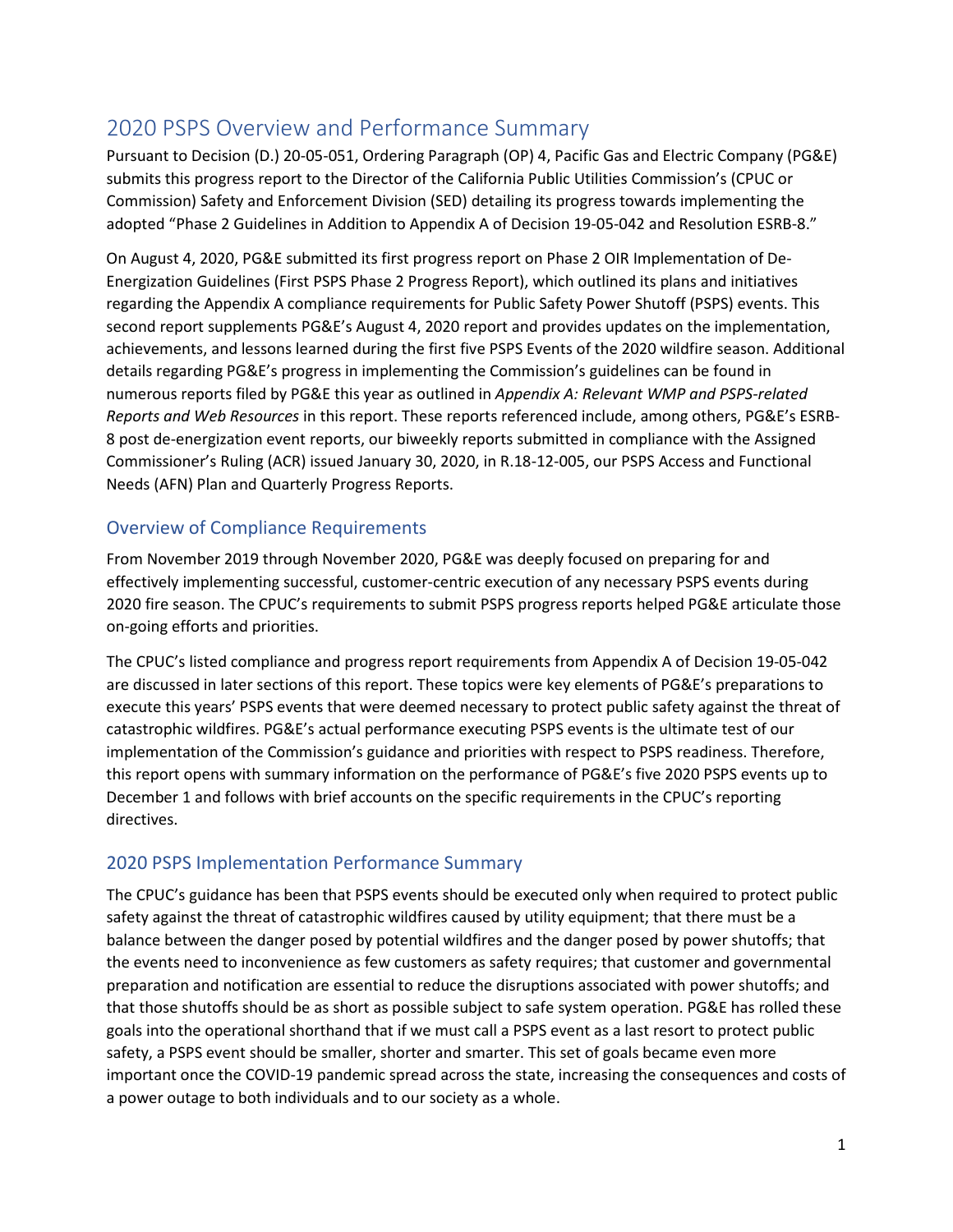During the 2020 Wildfire season, PG&E did make PSPS events smaller, shorter and smarter. For instance, the October 25 event was PG&E's largest PSPS event in 2020, with a weather footprint similar to the large weather footprints experienced in October 2019, which impacted approximately 750,000 customers. But this year, use of improved scoping techniques and mitigation strategies enabled PG&E to de-energize approximately half of the customers than we would have for the same weather event in 2019. PG&E reenergized customers, reducing time out of service in part by using more helicopters for aerial patrol and restoration efforts after the Weather All Clear was declared for affected circuits. On an aggregate basis, average outage duration after weather "All Clear" for the five PSPS events to date, improved by over 40% compared to the corresponding level for PSPS events in 2019.

PG&E has been working to reduce the impacts of severe fire weather upon the breadth of our electric system that must be de-energized, leveraging measures such as improved weather forecasting, greater use of sectionalization and switching, and other factors. We have significantly reduced the size of each PSPS weather scope using improved 2020 scoping methods relative to PSPS event scoping in 2019, resulting in a reduction of approximately 50% of the customer for the first five PSPS events. That has reduced the number of circuit miles and customers that were de-energized this year compared to our capabilities in 2019.

Apart from PG&E's improved execution of PSPS events in September and October 2020, we also delivered on many of the CPUC's and PG&E's goals to make PSPS events less burdensome for our customers. The accomplishments to serve our customers described below benefited from extensive input over the past year from PG&E's advisory councils, regional councils, customer input and state and local officials.

For the first five PSPS events of 2020:

- We reduced the customers impacted by over 50% compared to the 2019 PSPS program through the use of islanding, temporary generation, switching and enhanced meteorological guidance.
- We notified over 99% of the affected customers in final PSPS scope prior to de-energization, despite the fact that in-event weather shifts caused PSPS de-energization footprint changes in every event. These notifications included improved content that was tested for usability and accessibility that has simple and straightforward messaging with relevant event information (e.g., location of impact(s), estimated time of shutoff and restoration).
- We also notified over 99% of impacted Medical Baseline Customers within PSPS scope through automated notifications and in-person door visits, if needed, thanks to extensive efforts to secure customer contact information and provide education about the PSPS event notification process. We also increased Medical Baseline program enrollment by 26% since the start of 2020 – from approximately 193,400 to over 243,400 customers.
- We developed partnerships with 56 Community-Based Organizations (CBOs) to help enable us support customers with access and functional needs (AFN customers) with resources before, during and after PSPS events. These partnerships included 21 food banks, 18 Meals on Wheels organizations, 16 Independent Living Centers, and 1 grocery delivery organization. Together we were able to provide 30,000 food boxes to vulnerable customers, conducted approximately 9,540 customer energy assessments for backup power support, delivered approximately 4,000 batteries to qualifying customers through the Portable Battery Program and Disability Disaster Access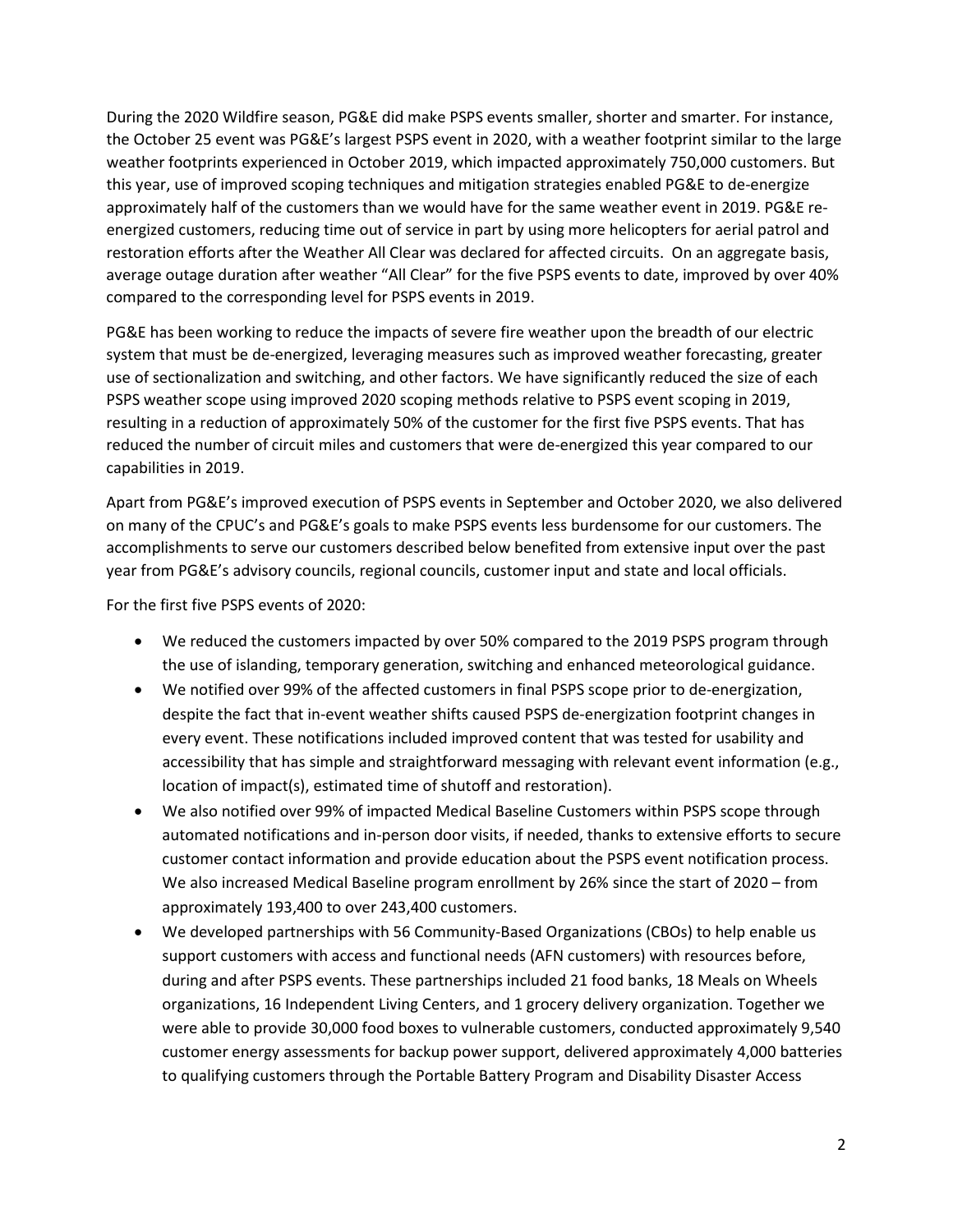Resources Program, served approximately 4,500 customers with services including food replacement, gas vouchers, hotel stays, grocery delivery and accessible transportation.

- We establish and leveraged new partnerships in 2020 with 36 multi-cultural media organizations and five in-language CBOs, we were able to amplify our translated customers support by sharing PSPS preparedness, awareness and status information broadly across PSPS-affected areas in 20 non-English languages and American Sign Language, using a variety of social media, news, written material, and more.
- We maintained a stable website and responsive call center support throughout events. PG&E's main website (pge.com) is prepared to handle 400 million hits per hour and our emergency website, which maintains the PSPS event update information, can serve 240 million hits per hour. During PG&E's largest event of 2020 (October 25), top traffic to these websites only reached 1.3 million hits per hour and 2 million hits per hour, respectively. PG&E's call center answer PSPSrelated calls with an average speed of answer within 5 seconds.
- PG&E provided 106 ADA-compliant, COVID-19-safe Community Resource Centers (CRCs) in the largest PSPS event (October 25, 2020) to support customers in affected local and tribal communities, providing snacks and a variety of resources and information at each CRC. Nearly 50,000 customers visited our CRCs during the five 2020 PSPS events to date; we have 357 indoor and outdoor sites ready to serve customers and another 11 will be ready by the end of the year.

### Lessons Learned

As recognized by our community partners and interested stakeholders, PG&E's implementation of 2020 PSPS events is improved compared to our de-energization events in 2019 – smaller in scale, shorter in duration and smarter for our customers. However, we know and recognize that more work lies ahead to reduce the burden of PSPS de-energization upon the customers and communities we are privileged to serve. This section highlights some of the lessons learned and challenges identified for the months ahead.

### **PSPS Execution Capabilities**

- Shifting weather PG&E's meteorology scoping tools are much improved, but it remains challenging to predict and respond to real-time weather shifts without confusing customers who come into scope or out of scope due to changing weather conditions as the event approaches. Going forward we will continue to improve the scoping process, tools and solutions on both the technical meteorology side and by seeking input from our regulators, local officials, customers, and others.
- Weather All Clear and system restoration PG&E will continue to improve the processes with which we identify Weather All Clear conditions and manage system restoration, particularly with respect to deploying asset inspection and qualified electrical workers more effectively across a broad geographic PSPS impact span. Because PG&E has a large electric system with a large span of critical fire weather areas, we have consistently had numerous de-energization areas with many different weather timings. This has made it difficult to manage Weather All Clear identification and translate those clearances into effective asset patrol and restoration measures, and those in turn complicate the process of determining Estimated Time of Restoration (ETOR). This will be a major priority for PG&E as we prepare for the 2021 fire season.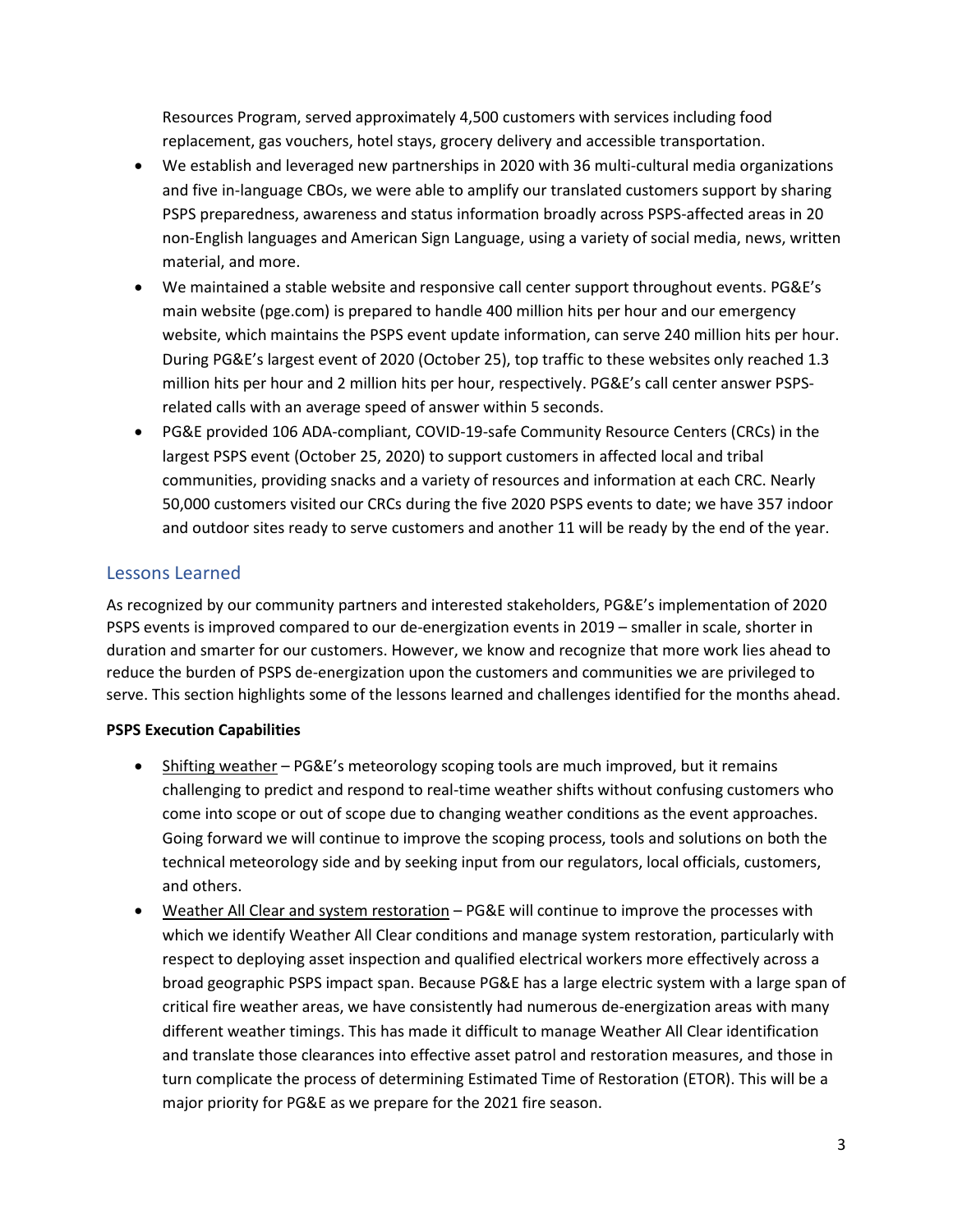- Virtual EOC To protect our core staff and leadership against exposure to COVID-19 and the risk of losing key personnel and PSPS execution capability, PG&E conducted our summer readiness exercises and the PSPS events in 2020 using virtual EOC operation. We continue to adapt and evolve our use of virtual meeting and file dissemination platforms effectively. Our performance on virtual platforms worked well this year, but it leaves us more vulnerable to potential communications and connectivity losses. We must find ways to remain effective in fully or partially virtual operation, while developing more protections and provisions against a future "tech down" situation.
- SEMS and Incident Command System This summer, PG&E implemented Standardized Emergency Management System (SEMS)/Incident Command Systems (ICS) training; more than 600 EOC members have received Phase 1 training or beyond. This structure served us well when the PG&E EOC had to handle the overlapping October 21 and October 25 PSPS events using parallel sets of teams under a single incident command structure. We will continue to evolve and enhance our training program so that our teams are even better prepared for the 2021 fire season.
- Scope Mitigation Options During the 2020 PSPS events to date, PG&E has been able to reduce the number of customers who must be de-energized through the use of islanding, microgrids, switching solutions and temporary generation to keep many customers energized where it is safe to do so. We will be looking for additional opportunities to use these techniques to protect more customers in the future. As PG&E's ability to narrow the scope of these events improves, we expect to see future PSPS weather scopes affect the customers in highest fire risk areas repeatedly. This will challenge us to identify ways to reduce impacts on those customers and communities, as by using temporary generation with microgrids and asset hardening to keep core communities and services safe to energize.

### **Customer, Stakeholder, Partner and Public Communications**

- Customer Notifications PG&E will continue to identify opportunities to improve the notifications, such as conducting new message testing with customers and attempting to shorten the automated phone calls (while still complying with the required content), streamlining non-PSPS-related outage notifications that can overlap with PSPS-related notifications (e.g., rotating outages), and improving the process of removing customers impacted by recent wildfires from the PSPS-related notifications. PG&E will also look to make improvements to notifications to public safety partner customers, namely telecommunication providers based on feedback received from during the 2020 PSPS event season.
- PSPS Portal PG&E's external PSPS information repository or Portal, offers required and optional information about the PSPS event and affected customers and locations through the planning, deenergization and restoration phases of the PSPS event. It is intended to share needed information effectively with local officials, EOC partners, Public Safety Partners, and others. However, many partners were frustrated by delays in the timeliness and accuracy of the information posted on the Situation Report, and PG&E will be consulting with our partners on how to improve the PSPS Portal for 2021.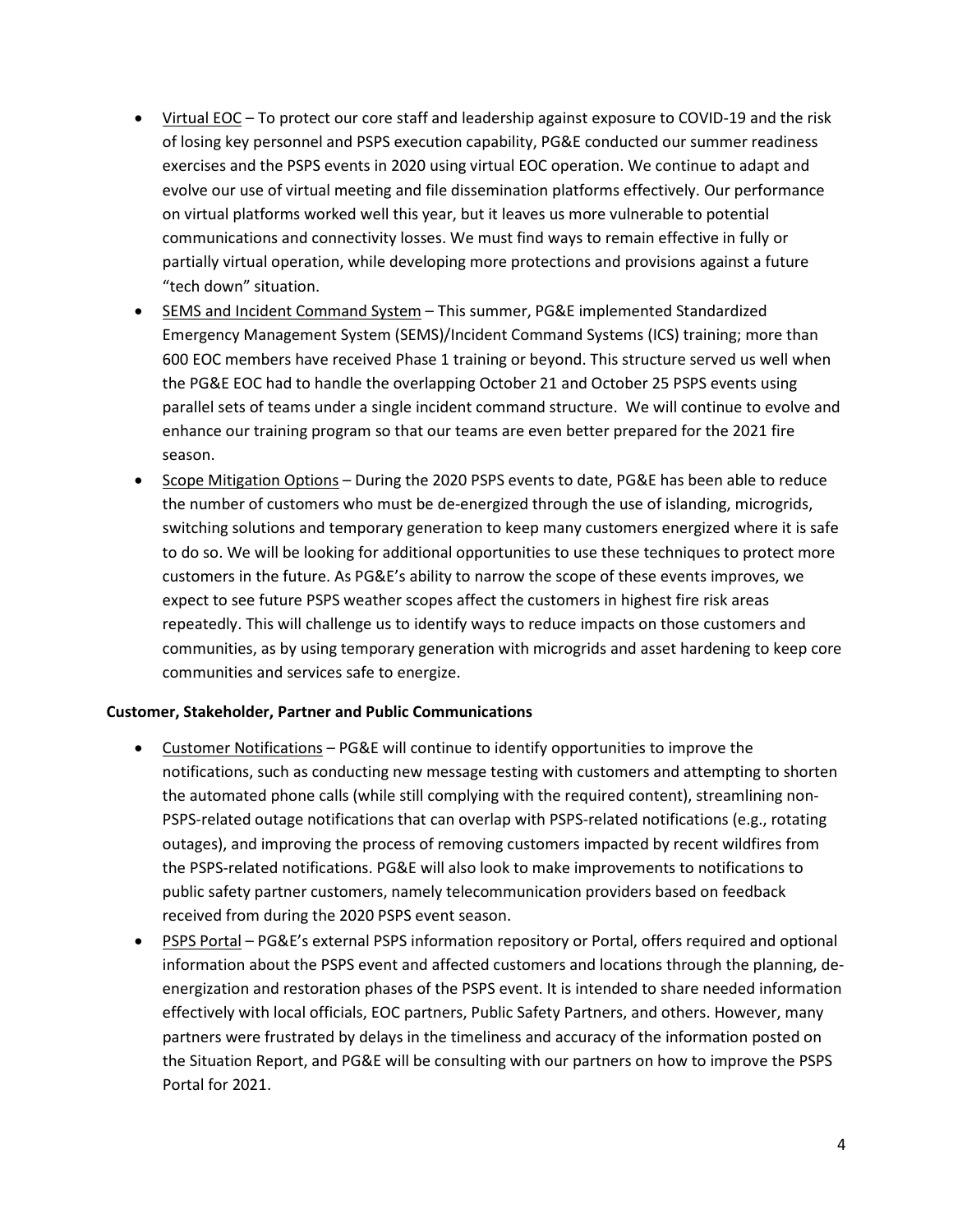- Cal OES Coordination -- With the transition to the updated Cal OES State Notification Form this year, both PG&E and Cal OES experienced problems with how and when to use the Cal OES forms to meet the agency's event-specific information needs in a timely fashion. PG&E's Liaison team will be working with Cal OES to align on data needs and form and submission process improvements.
- Public and Partner Briefings PG&E routinely held daily, live-streamed public briefings during the 2020 PSPS events to update the public, media, public safety partners and other stakeholders about the PSPS event status.<sup>[1](#page-6-0)</sup> These briefings featured a weather briefing by PG&E's Meteorologist, a PSPS status description by the EOC Incident Commander, and a representative from PG&E's Customer Strategy EOC Section to talk about measures being taken to support PSPSaffected customers. We held similar, but more technical, dedicated briefings and coordination calls with state officials, local officials, tribal representatives, and CBO partners. These briefings were well-received and will be continued in future events.
- CBO and Public Safety Partner Coordination Through various methods (e.g., survey, listening sessions, after action meetings), PG&E is obtaining feedback from our public safety partners (e.g., county and tribal emergency coordinators, communications and water providers, hospitals, municipal utilities, CBO resource partners) to seek feedback on how we can improve our performance in the future. We look forward to receiving and addressing their input. In the spirit of building stronger relationships to help everyone succeed together, we will be hosting virtual meet-and-greets by region with our CBOs to facilitate better coordination between those entities. We will also benchmark on best practices with our electric IOU partners.

<span id="page-6-0"></span><sup>1</sup> For example, see the September 26, 2020 briefing a[t https://www.youtube.com/watch?v=MWeZsubSl0k.](https://www.youtube.com/watch?v=MWeZsubSl0k)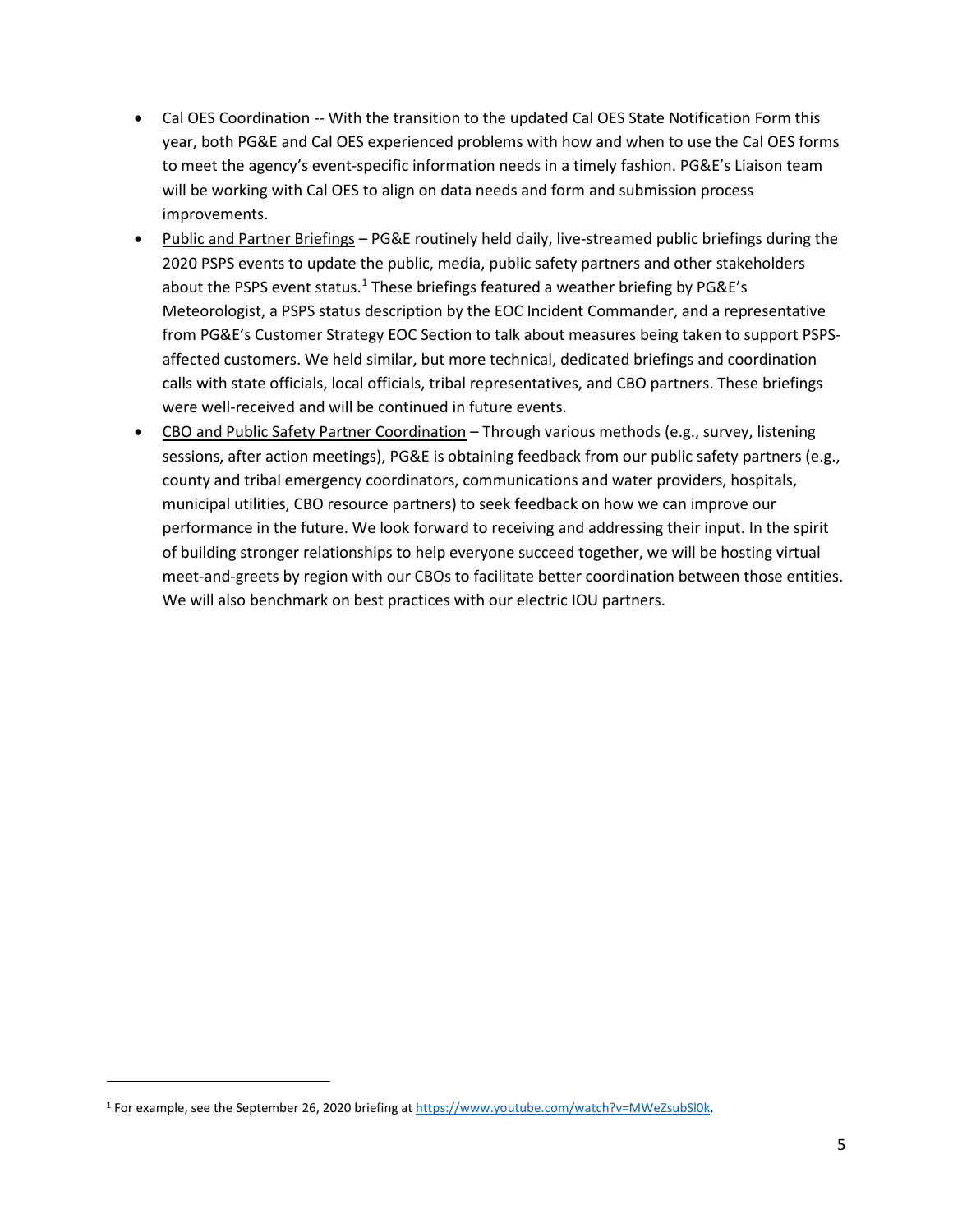# <span id="page-7-0"></span>Progress Update on Meeting CPUC Phase 2 De-Energization Guidelines

The following describes PG&E's progress in meeting CPUC Phase 2 De-Energization Guidelines since last reporting our first progress updated on August 4, 2020.

## <span id="page-7-1"></span>1. Advisory Boards and Working Groups

PG&E benefits from input and guidance from a number of working groups, committees and advisory boards. PG&E's approach to soliciting advice from key stakeholders on all aspect of PG&E's PSPS program emulates the approach SDG&E has implemented. Due to the difference in the size of PG&E's territory compared to SDG&E's territory, and feedback received from key stakeholders, PG&E has de-centralized the structure of its advisory groups. However, the overall goals and objectives of the stakeholder collaboration process remain largely the same.

## <span id="page-7-2"></span>1.1 PSPS Regional Working Groups

PG&E's first quarterly regional working group meetings were held in the following five established regions between July 27-29, 2020: North Coast, North East, Bay Area, Central Valley, and Central Coast. The purpose of these meetings was to:

- Review and solicit input on PG&E's regionalization model;
- Inform PG&E's efforts to reduce the impact of PSPS events on our communities and customers;
- Provide feedback on communications and information sharing before, during and after events;
- Gather feedback on PG&E's Community Resource Center plan and COVID-19 contingency response plan; and
- Identify other concerns and gaps.

For more information on the feedback, action items and list of attendees for these meetings, please reference the Community Wildfire Safety Program Regional Working Groups Quarter 3 2020 Summary (filed on September 9, 2020).

PG&E will be hosting its Q4 2020 regional working group sessions starting December 7 and continuing through December 16, 2020 to receive additional feedback on the following topics:

- 2020 PSPS event overview and lessons learned;
- CRC locations and offerings;
- Support for customers with medical and independent living needs;
- Frequency and content of customer and agency notifications;
- PSPS Portal and customer website user experience; and
- Wildfire safety efforts.

PG&E will submit a summary of these working group meetings by early January 2021.

### Working Group Feedback

Examples of feedback we received during our 2020 Q3 working group meetings include:

• Provide low-income and aging communities and residents with cooling centers during PSPS events to accommodate medically related cooling needs;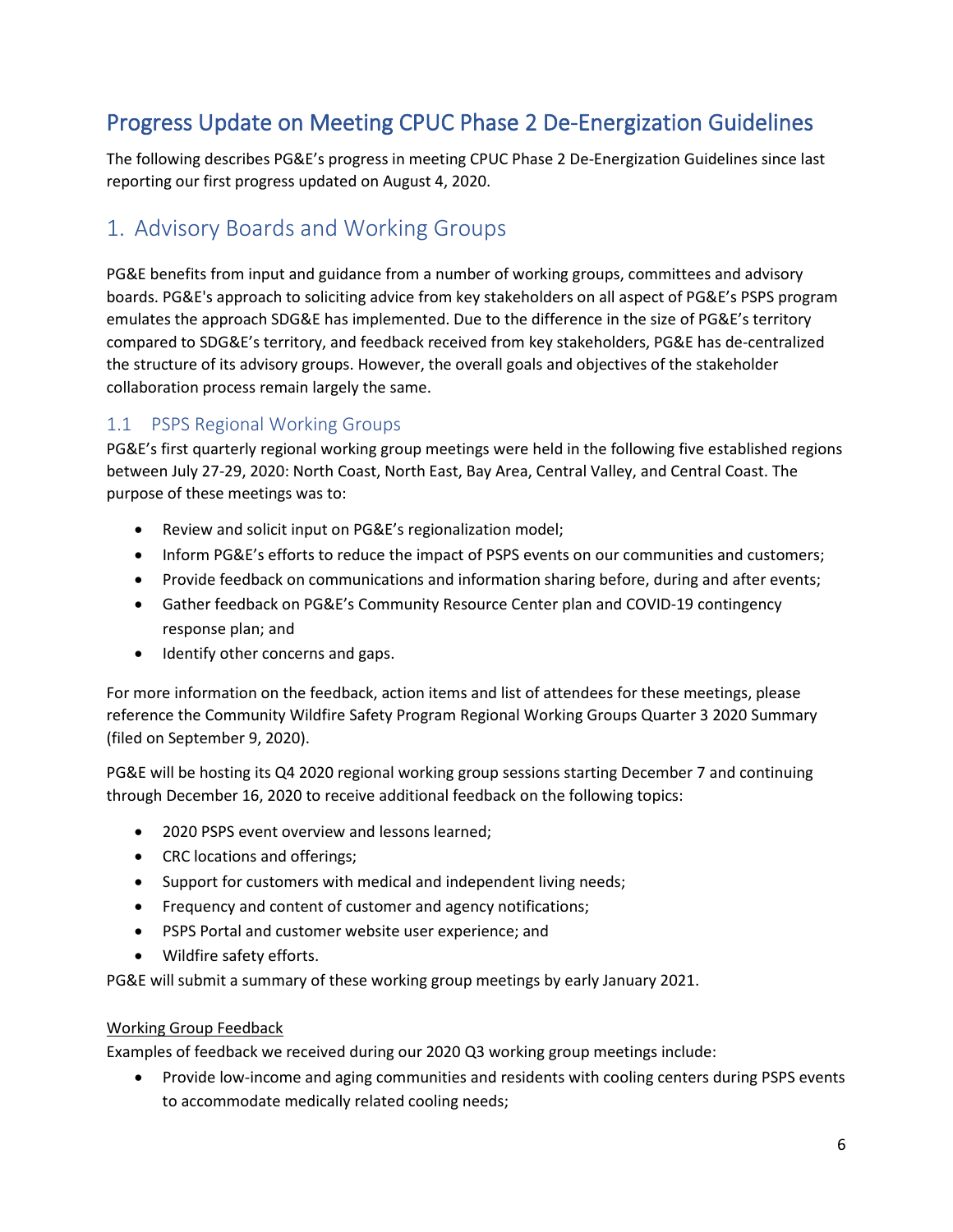- Ensure CRC personnel are informed on county ILC information/resources to offer additional support to individuals with access and functional needs;
- Provide PSPS Policies & Procedures document to all regional working group participants;
- Implement mobile CRCs for individuals that are not able to travel to one, as experienced last year; and
- Suggestion for PG&E to create a smartphone application for outage information and notification, as web-based portal has been a challenge to navigate in the past.

We are currently incorporating feedback received during these working group meetings into our PSPS efforts and have already ensured our CRC staff are fully equipped to support those with medical needs and aware of the additional resources made available to these individuals through our California Foundation for Independent Living Centers (CFILC) grant program. We will continue to incorporate feedback into our plans and conduct additional outreach to these audiences to better collaborate on deenergization protocols. Our 2020 Q4 working group meetings are scheduled to take place the week of December 7 through December 14.

## <span id="page-8-0"></span>1.2 PSPS Advisory Committee Meetings

Since last reporting progress in our August 2020 PSPS Phase 2 Progress Report, PG&E hosted three PSPS Advisory Committee meetings. [Table 1](#page-8-3) below includes a summary of the meeting agendas.

<span id="page-8-3"></span>

| Date   | September 3, 2020              | <b>October 8, 2020</b>       | <b>November 19, 2020</b>       |
|--------|--------------------------------|------------------------------|--------------------------------|
| Agenda | • Provide update on PSPS       | • Discuss PSPS Portal        | • Provide overview of 2020     |
|        | Portal improvements            | feedback and 2021            | <b>PSPS</b> events             |
|        | • Share PSPS Exercise          | improvements planned         | • Review PSPS agency           |
|        | lessons learned and solicit    | • Review overview of recent  | survey results                 |
|        | additional feedback            | PSPS events customer         | • Share updates to PSPS        |
|        | • Garner feedback on           | impacts                      | <b>Policies and Procedures</b> |
|        | COVID-19 PSPS EOC              | • Listen and gather feedback | • Review plan for 2020 PSPS    |
|        | considerations                 | on recent PSPS events        | <b>Listening Sessions</b>      |
|        | • Gather input on PSPS         | • Provide update on CWSP     | • Gather feedback on           |
|        | notifications                  | local progress reports       | preliminary plans for 2021     |
|        | • Provide update on PSPS       |                              | outreach and key focus         |
|        | <b>Policies and Procedures</b> |                              | areas                          |

**Table 1: Overview of PSPS Advisory Committee Meetings Held** 

## <span id="page-8-1"></span>1.3 Customer-Focused Working Groups and Advisory Boards

PG&E continued engagement with three customer-focused working groups and advisory boards throughout the Fall of 2020, including the PG&E and Telecommunications Resiliency Collaborative, the People with Disabilities and Aging Advisory Council (PWDAAC), and the Statewide IOU AFN Advisory Board.

## <span id="page-8-2"></span>1.3.1 PG&E and Telecommunications Resiliency Collaborative

We initiated this coordination group in early 2020 as a forum for communications providers to provide feedback on PG&E's current PSPS implementation protocols and coordinate engagement before and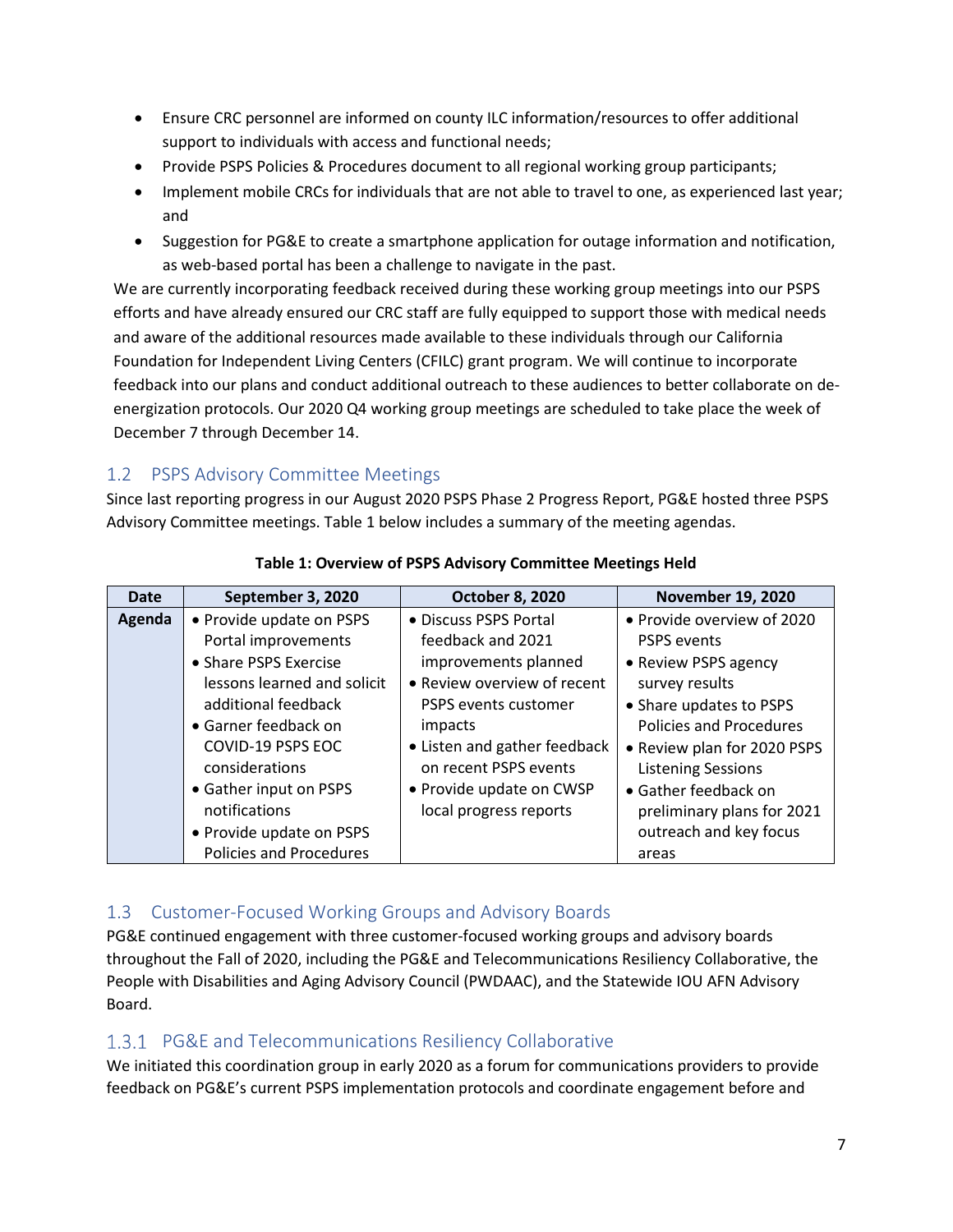during PSPS events. Since last reporting on August 4, 2020, PG&E has held two sessions with Communications providers:

- On August 26, 2020, the coordination group met to review PG&E's 2020 CWSP and PSPS-related efforts and preparations, provide an update regarding the Cellular Telecommunications Industry Association (CTIA) and Edison Electric Institute (EEI) collaborative efforts at the federal level, and provide other legislative-related updates. Attendees included representatives from AT&T, Verizon Wireless, Comcast, Charter Communications, Frontier Communications, T-Mobile, Consolidated Communications, US Cellular, Sierra Telephone and CTIA.
- On October 8, 2020, representatives from Verizon, AT&T, Comcast, T-Mobile, US Cellular, Charter Communications and Cox Communications provided feedback to PG&E, CPUC, and CalOES about the September 2020 PSPS events. Feedback was generally positive, with improvements recommended for more accessibility to PSPS event information, including maps in the PSPS portal and the support role provided during PSPS events by the Critical Infrastructure Lead (CIL). Other specific feedback was provided, including several suggestions for the use and content of the PSPS Portal.

## <span id="page-9-0"></span>1.3.2 People with Disabilities and Aging Advisory Council (PWDAAC)

Launched in April 2020, this Council is comprised of representatives of the Access and Functional Needs (AFN) community and provides insight into the needs of AFN populations related to emergency preparedness and to facilitate co‑creation of solutions and resources to serve the customers reliant on power for medical needs before, during and after a PSPS event in PG&E's territory. PG&E invited all PWDAAC members as observers to a full-scale, five-day PSPS exercise held from August 3 – 7, 2020. In addition, PG&E conducted virtual PWDAAC meetings (due to COVID-19 restrictions) and will continue this approach until it is safe to move to in-person meetings. The Council meetings are currently planned to occur quarterly moving forward now that we have completed the series of initial monthly meetings to establish the group and gain momentum. To date in 2020, we have convened eight PWDAAC meetings on a monthly basis on the following dates (three additional meetings included since last reporting on September): April 30, May 29, June 26, July 31, August 28, September 18, October 5, and November 2, 2020. The detail and outcomes of these meetings are described in PG&E's September 2020 Quarterly PSPS AFN Progress Report (at p. 3) filed on September 1, 2020, and December 2020 Quarterly PSPS AFN Progress Report (at pp. 3-4) filed on December 1, 2020.

### <span id="page-9-1"></span>1.3.3 Statewide IOU AFN Advisory Council

In June, PG&E, Southern California Edison Company (SCE), and San Diego Gas & Electric Company (SDG&E) established the Statewide IOU AFN Advisory Council (Joint Council). The Joint Council is a diverse group of recognized Community Based Organizations (CBOs), association and foundation leaders supporting the AFN population, and leaders from various state agencies. It provides insight into the unique needs of the IOUs' most vulnerable customers and stakeholders, offers feedback, makes recommendations, and identifies partnership opportunities to serve the broader AFN population before, during, and after a PSPS event. To date in 2020, we have convened six meetings. The detail and outcomes of these meetings are described in PG&E's September 2020 Quarterly PSPS AFN Progress Report (at p. 3) filed on September 1, 2020, and December 2020 Quarterly PSPS AFN Progress Report (at pp. 3-4) filed on December 1, 2020.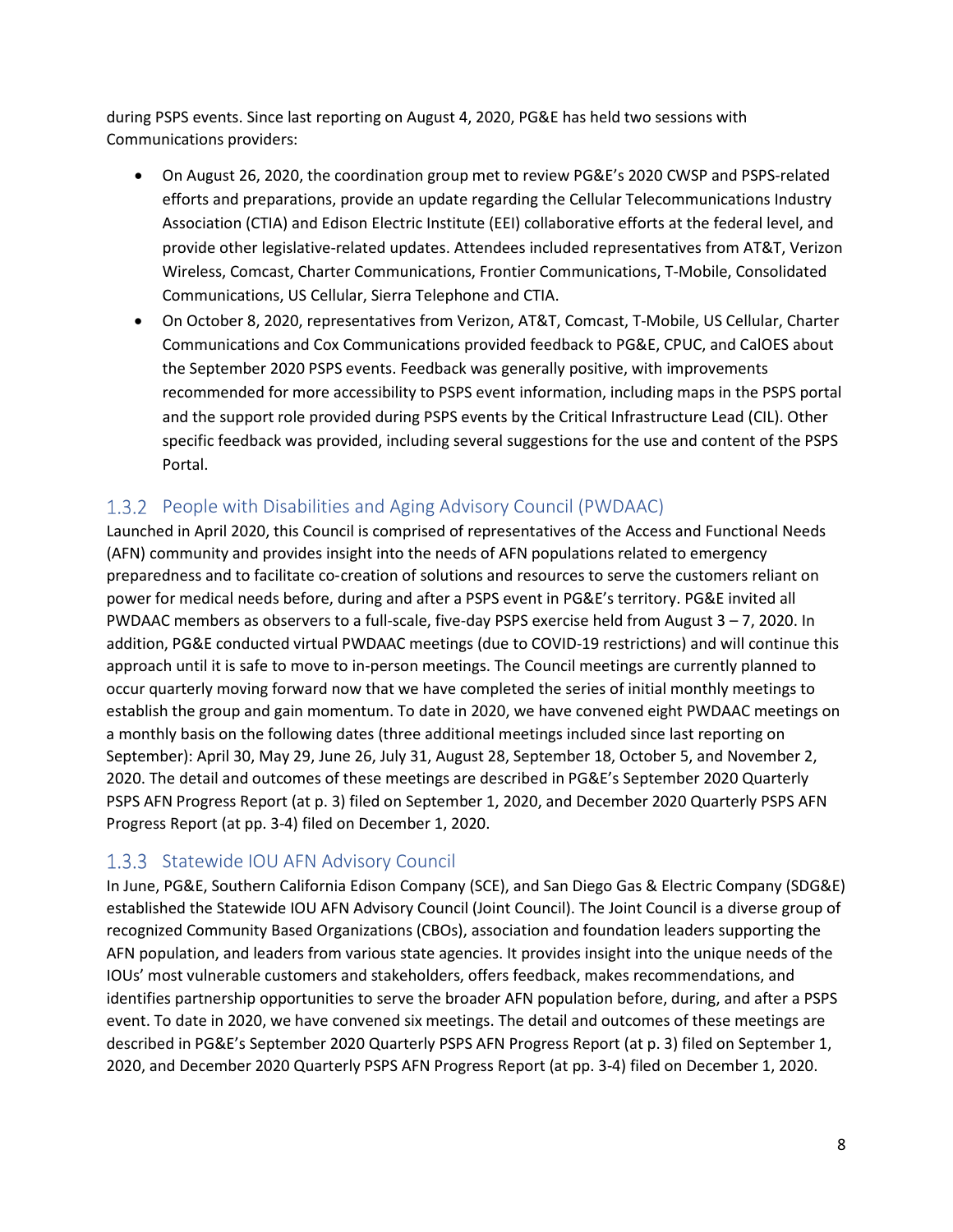### Examples of Actions Taken Based on Feedback from Customers, Working Groups and Advisory Councils

As a result of feedback, we received during our outreach and coordination engagements with cities, counties, tribes and other public safety partners, PG&E:

- Improved the Community Resources Center (CRCs) program by coordinating with counties on locations, increasing resources available at CRCs, expanding delivery models and implementing COVID-19 precautions;
- Adjusted the organization of and language on [www.pge.com/disabilityandaging](http://www.pge.com/disabilityandaging) (the web page detailing resources for the access and functional needs community);
- Starting on October 12, PG&E implemented daily CBO Resource Partner Coordination Calls at 12:30 p.m. during PSPS events to improve overall coordination of resources during PSPS events, connect various resource partners, and share best practices;
- Added Statewide IOU AFN Council members to the early PSPS notification distribution;
- Improved the PSPS Portal for public safety partners by creating a live, interactive PSPS event map, providing circuit-level map overlays with information about local electric infrastructure and providing access to critical facilities and Medical Baseline customer lists;
- Expanded critical customer support by continuously updating critical customer lists in coordination with counties, supporting COVID-19-essential hospitals in high fire-threat areas, regularly engaging with telecommunications providers (including multiple notifications tests), conducting listening sessions and webinars with large customers and critical service providers and creating resiliency plans for vote tabulation centers; and
- Starting in October 2020, PG&E also began distributing quarterly updates to county offices of emergency services, tribal agencies, local government officials and customers regarding local progress on efforts to reduce wildfire risks and PSPS impacts. These quarterly reports are available online at [www.pge.com/cwsp.](http://www.pge.com/cwsp)

PG&E also conducted outreach to customers in impacted communities to gather feedback and improve coordination before, during and after PSPS events. As a result of feedback from customers, PG&E:

- Enhanced customer notifications by providing more detailed information two days in advance of a PSPS event (including restoration times and links to customer resources);
- Upgraded the PSPS website by increasing its capacity for website visitors, making it fully ADAaccessible, improving PSPS event maps to be more granulated and translating it to 16 non-English languages;
- Updated PSPS educational materials to be easier to understand and include information that was more relevant to customers;
- Conducted regional webinars to provide community-specific information about wildfire safety work and PSPS mitigation efforts; and
- Provided county-by-county updates on wildfire safety progress to give an open look into local work.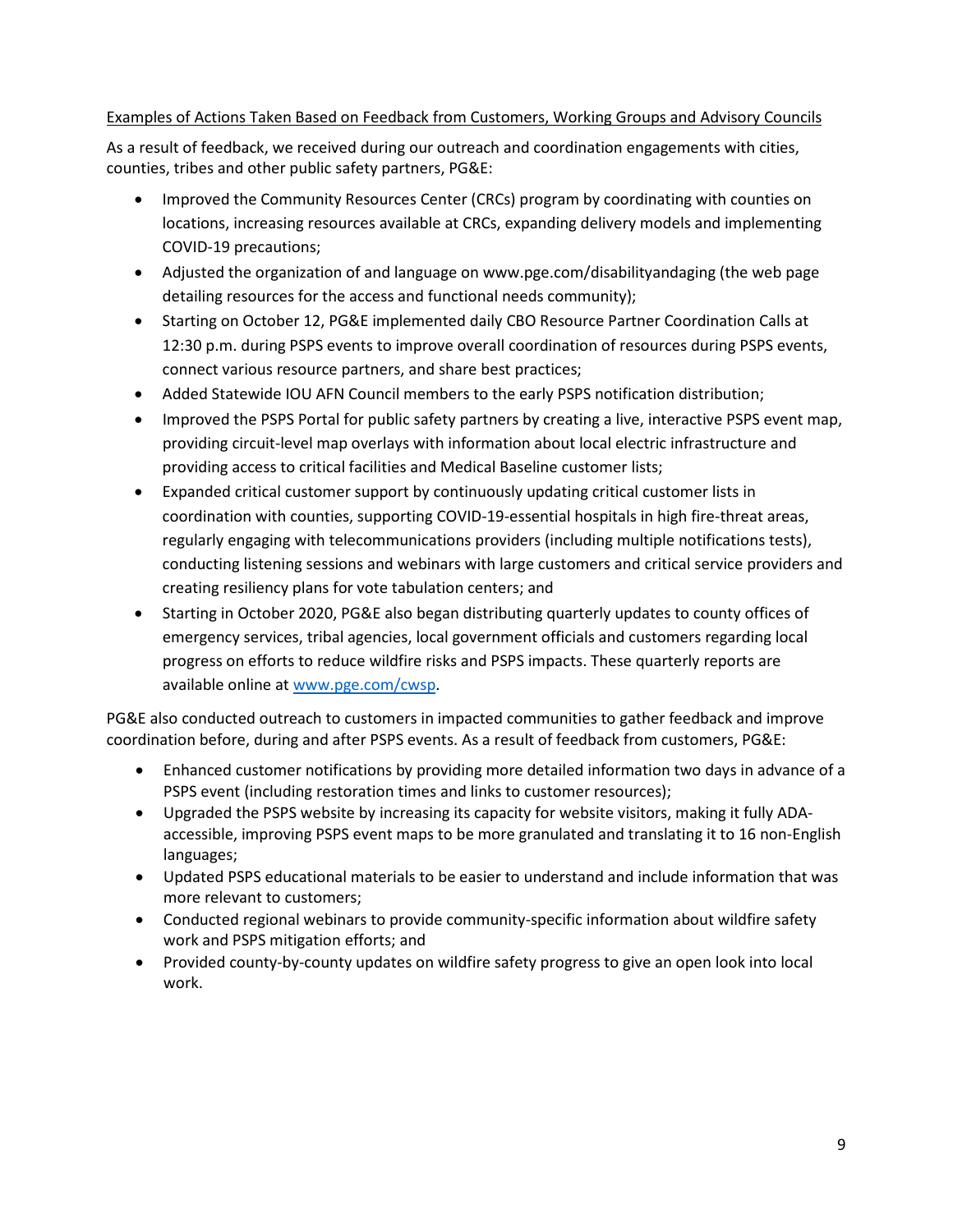# <span id="page-11-0"></span>2. De-energization Exercises

## Full-Scale De-energization Event Exercises

PG&E's August 2020 Phase 2 PSPS Progress Report described the two three-day, full-scale PSPS event exercises completed in June and July 2020. The third and final PSPS event exercise was a complex, fiveday exercise held the week of August 3, 2020, which focused on PG&E's Northern Region. The EOC activated in a virtual posture for this final exercise and activated Regional Emergency Centers and Operations Emergency Centers to test EOC coordination with field patrol activity. The August exercise featured a complex weather event across a large geographic and customer scale, challenging key PSPS processes across our teams.

The three de-energization exercises focused on areas that have a high chance of being impacted by PSPS. In addition to the areas of highest risk for PSPS, PG&E also expanded the scope of the exercises to ensure that every division with assets in Tier 2 and Tier 3 HFTDs participated in one of the three exercises.

Exercise participants and observers included Regional Emergency Center and Operation Emergency Center personnel, representatives from CPUC, CalFire, Cal OES, CCAs, communications providers, representatives of people and communities with AFN, and other public safety partners, including water agencies, transportation providers, and hospital councils. [Table 2](#page-11-1) below includes detail of the scope of the mock event that was tested during the exercise.

<span id="page-11-1"></span>

| <b>Impacted Area</b> | Northern Sierra foothills, northern       |                                                                                                                                                       |
|----------------------|-------------------------------------------|-------------------------------------------------------------------------------------------------------------------------------------------------------|
|                      | Sacramento Valley, and elevated           |                                                                                                                                                       |
|                      | Humboldt and North Bay terrain            |                                                                                                                                                       |
| <b>Initial PSPS</b>  | Playbook A-01                             | FSE #3: North                                                                                                                                         |
| Scope                | Counties: 18                              |                                                                                                                                                       |
|                      | Customer Count: 272,054                   |                                                                                                                                                       |
|                      | <b>Medical Baseline Customers: 16,150</b> |                                                                                                                                                       |
|                      | Transmission Lines: N/A                   |                                                                                                                                                       |
|                      | <b>Distribution Circuits: 229</b>         |                                                                                                                                                       |
| <b>Final PSPS</b>    | Playbook D-01, Rev1                       |                                                                                                                                                       |
| <b>Scope</b>         | Counties: 21                              |                                                                                                                                                       |
|                      | Customer Count: 358,864                   |                                                                                                                                                       |
|                      | <b>Medical Baseline Customers: 21,371</b> |                                                                                                                                                       |
|                      | <b>Transmission Lines: 37</b>             |                                                                                                                                                       |
|                      | <b>Distribution Circuits: 293</b>         |                                                                                                                                                       |
| <b>Event Time</b>    | De-energization Initiated: 12:15 08/06    | Calavery<br>Contra Costa                                                                                                                              |
| <b>Details</b>       | De-energization Completed: 16:15          | 100 missimeda                                                                                                                                         |
|                      | 08/06                                     | <b>Stanislas</b>                                                                                                                                      |
|                      | Weather All-Clear: 08:52 08/07            | Day 2, 0930: Footprint A02 - Scope Change for Playbook D<br>Day 1, 0800: Footprint A01 - Initial Scope for Playbook C<br>California County Boundaries |
|                      | Expected Restoration: 16:00 08/07         |                                                                                                                                                       |
| <b>Full-Scale</b>    | <b>Patrolled Circuits: 12</b>             |                                                                                                                                                       |
| <b>Patrols</b>       |                                           |                                                                                                                                                       |

### **Table 2: Scope of August 3 – 7, 2020 PSPS Full Scale Exercise: North Region**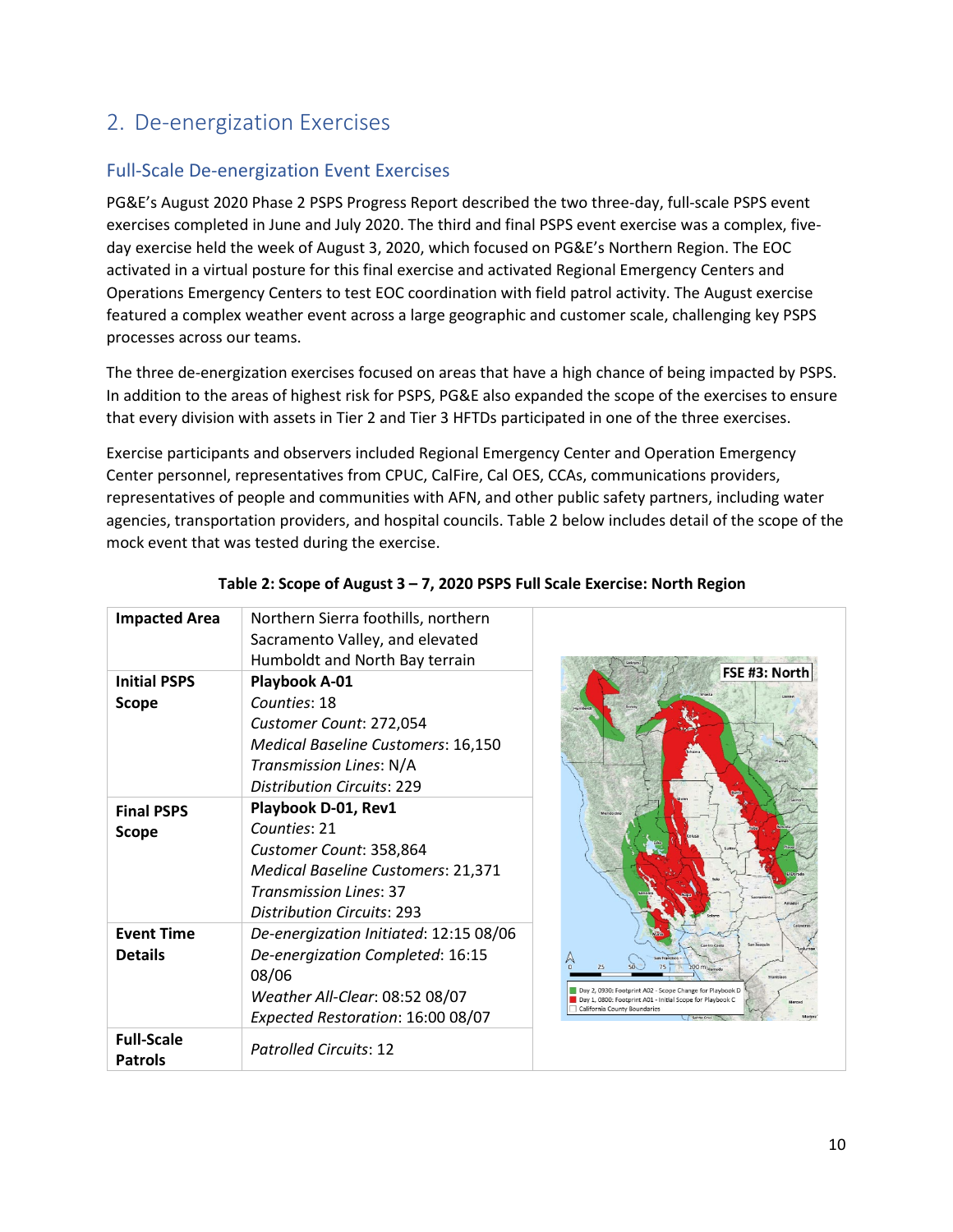PG&E used this exercise to train EOC and remote staff while testing and validating several PSPS tools and processes:

- Implementing a PSPS event in a virtual environment following COVID-19 social distancing and safety orders;
- Automated transmission and distribution playbook development;
- Implementing agency and customer notifications;
- Submission of the updated online PSPS State Notification Form;
- Identifying CRCs based on event scope;
- Assigning temporary generation for backup power support at substations and critical customer facilities;
- Identifying creative switching solutions to reduce customer impacts;
- Holding system-wide cooperators calls and operational area cooperators calls;
- Enabling improved PSPS portal access for public safety partners to share maps, customer lists, and event information with agencies; and
- Developing and executing safety patrol collateral and actual patrols of two circuits per division with aircraft and field employees as part of the system restoration process.

The exercise showed that many of our processes and tools worked as designed, while identifying opportunities for improvement including further PSPS tool refinement, the need for common situational awareness and data, and the need to further strengthen EOC processes, roles and interdependencies with additional ICS training, job aids and updated process documents.

### Lessons Learned

Some of the lessons learned from the 2020 PSPS exercises are outlined below:

- Maintaining an Effective Battle Rhythm Across the Response Structure: While players adhered to PSPS-specific operational procedures, players did not integrate the PSPS meeting cadence into the allhazards ICS planning cycle.
- Establishing a Common Operating Picture: Although players adapted to and leveraged the capabilities of the virtual environment, the teams across all three exercises did not sufficiently establish a common operating picture throughout the EOC making it difficult to consistently locate accurate and timely data.
- Building Common Understanding of Roles, Responsibilities, and Interdependencies: During the exercise series, players across multiple teams did not always understand the dependencies between EOC sections.

These observations were shared with participants of the PSPS Advisory Committee on Sept. 3, 2020 and Regional Working Group participants during the 2020 Q3 meetings. Following the exercises, PG&E sent a survey to participating counties to gather feedback. PG&E plans to adjust the 2021 PSPS exercises based on the feedback received. We did not share lessons learned with all participants of the PSPS exercises but will plan to do so moving forward.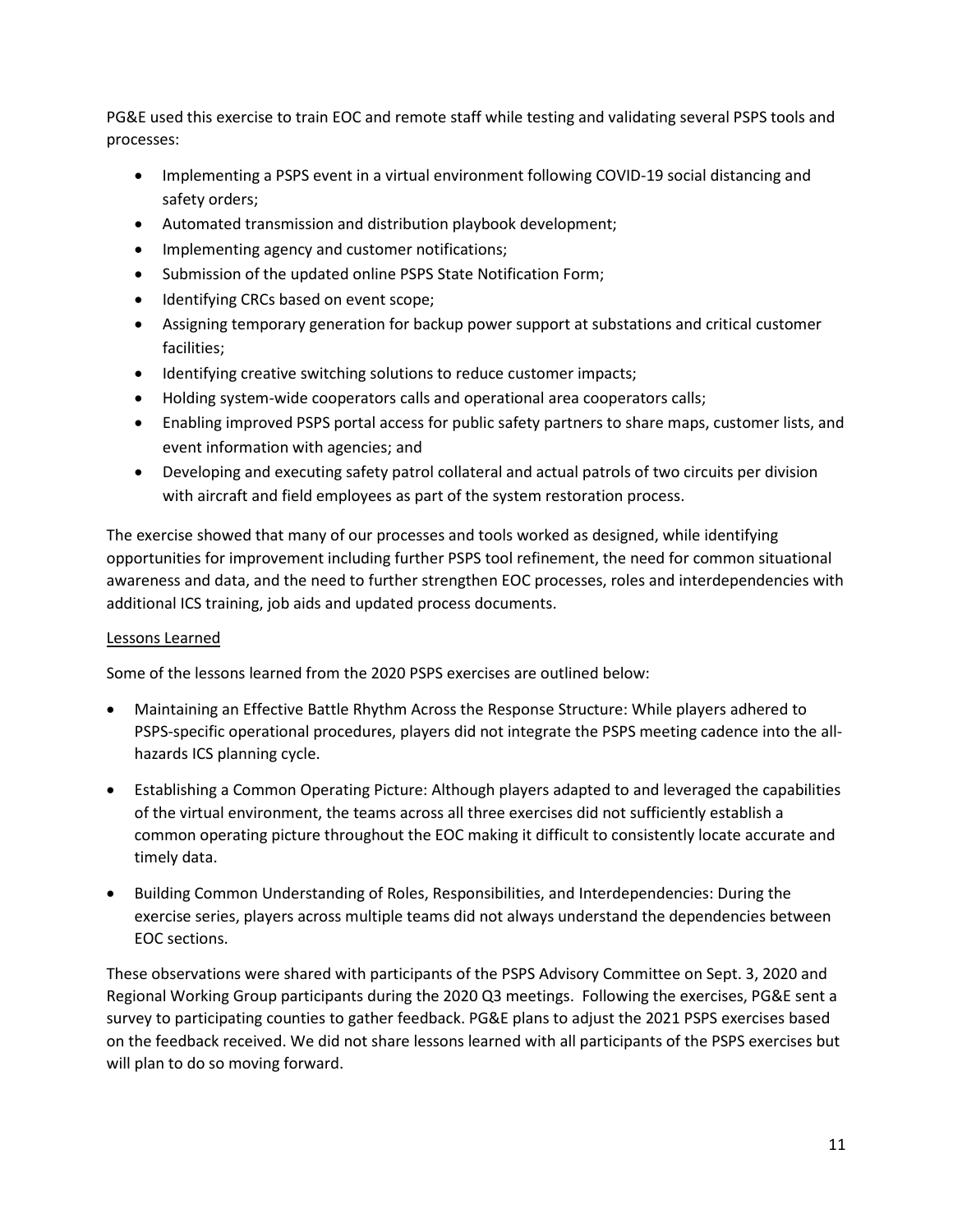## CBO Resource Partner Tabletop Exercises

On July 27 and August 19, 2020, PG&E coordinated two tabletop exercises directly with the California Foundation for Independent Living Centers (CFILC) and local Independent Living Centers (ILC). The purpose of these exercises was to test the in-event communications processes planned with PG&E's newly established point of contact for CBOs. Over 10 individuals from PG&E, CFILC and ILCs tested the Advance and Watch notifications and Medical Baseline customer escalation and response processes. The exercises allowed PG&E and our partners to validate communications plans, test coordinated escalation support responses, and identify further work needed to enhance joint readiness.

# <span id="page-13-0"></span>3. Who Should Receive Notice, When Should Notice Occur, and How Should Notice Occur?

PG&E addressed the majority of this section's compliance obligations in our first PSPS Phase 2 Progress Report filed on August 4, 2020 (at pp. 6 – 8), and explained implementation in PG&E's ESRB-8 event reports for the five PSPS events held in 2020 as of writing this report. [Table 3](#page-13-1) below summarizes where the reader can find a description of PG&E compliance in our First PSPS Phase 2 Progress Report, ESRB-8 post de-energization event reports, and/or other compliance filings related to PSPS or the Wildfire Mitigation Plan (WMP) proceedings.

<span id="page-13-1"></span>

| D.20-05-041 Compliance Requirement             | <b>PG&amp;E's Record of Compliance</b>                                  |
|------------------------------------------------|-------------------------------------------------------------------------|
| The electric investor-owned utilities shall    | PG&E explained its channels of communications to all potentially        |
| utilize all reasonable channels of             | affected by a de-energization event in its August 2020 Phase 2          |
| communication to all populations potentially   | Progress Report Section 3.1 PSPS Event Communication Channels (at       |
| affected by a de-energization event.           | pp. 6-8). Additionally, PG&E explains all of the specific channels of   |
|                                                | communications used during each of its 2020 PSPS events in each         |
|                                                | ESRB-8 post de-energization event reports found at                      |
|                                                | www.pge.com/pspsreports (See Section 6 – Customer Notifications).       |
| The electric investor-owned utilities shall    | PG&E explained its communication and notification plans, developed      |
| develop communication and notification         | with the various stakeholders as required in its August 2020 Phase 2    |
| plans jointly with CalOES, county and local    | Progress Report Section 3.2 PSPS Communication Plan Coordination,       |
| governments, independent living centers,       | Section 3.2.1 Coordination with Local Agencies, and Section 3.2.2       |
| and representatives of people/communities      | Coordination with Representative of People and Communities with         |
| with access and functional needs. The plans    | Access and Functional Needs (at pp. 8-10). Additionally, PG&E           |
| shall anticipate the disruption of traditional | explains all of the specific communication processes and channels       |
| communication channels and provide             | used during each of its 2020 PSPS events in the ESRB-8 post de-         |
| contingency alternatives.                      | energization event reports (See Section 6 - Customer Notifications,     |
|                                                | Section 7 - Local Community Representatives Contacted, and Section      |
|                                                | 8 - Local and State Public Safety Partner Engagement).                  |
| In situations where internet, cellular, or     | PG&E explained alternate means of communication in Section 3.2.3        |
| landline-based communication services are      | Communication during limited internet, cellular, or landline-based      |
| limited, the electric investor-owned utilities | service and 3.1.3 PG&E Coordination with Third Parties to Share Event   |
| shall coordinate with public safety partners   | Information. Tactics include, but, are not limited to using traditional |
| to use in-language public alert systems and    | media like radio broadcasts, social media, Public Safety Partners       |
| public radio broadcasts in de-energization     | collaboration leveraging Nixle and Reverse 911, CBO networks            |
| impacted areas.                                | including multi-cultural CBOs, 211 and Google SOS alerts.               |
|                                                | Additionally, PG&E explains all of the specific communication           |
|                                                | processes and channels used during each of its 2020 PSPS events in      |

### **Table 3: Customer Notifications Compliance Summary**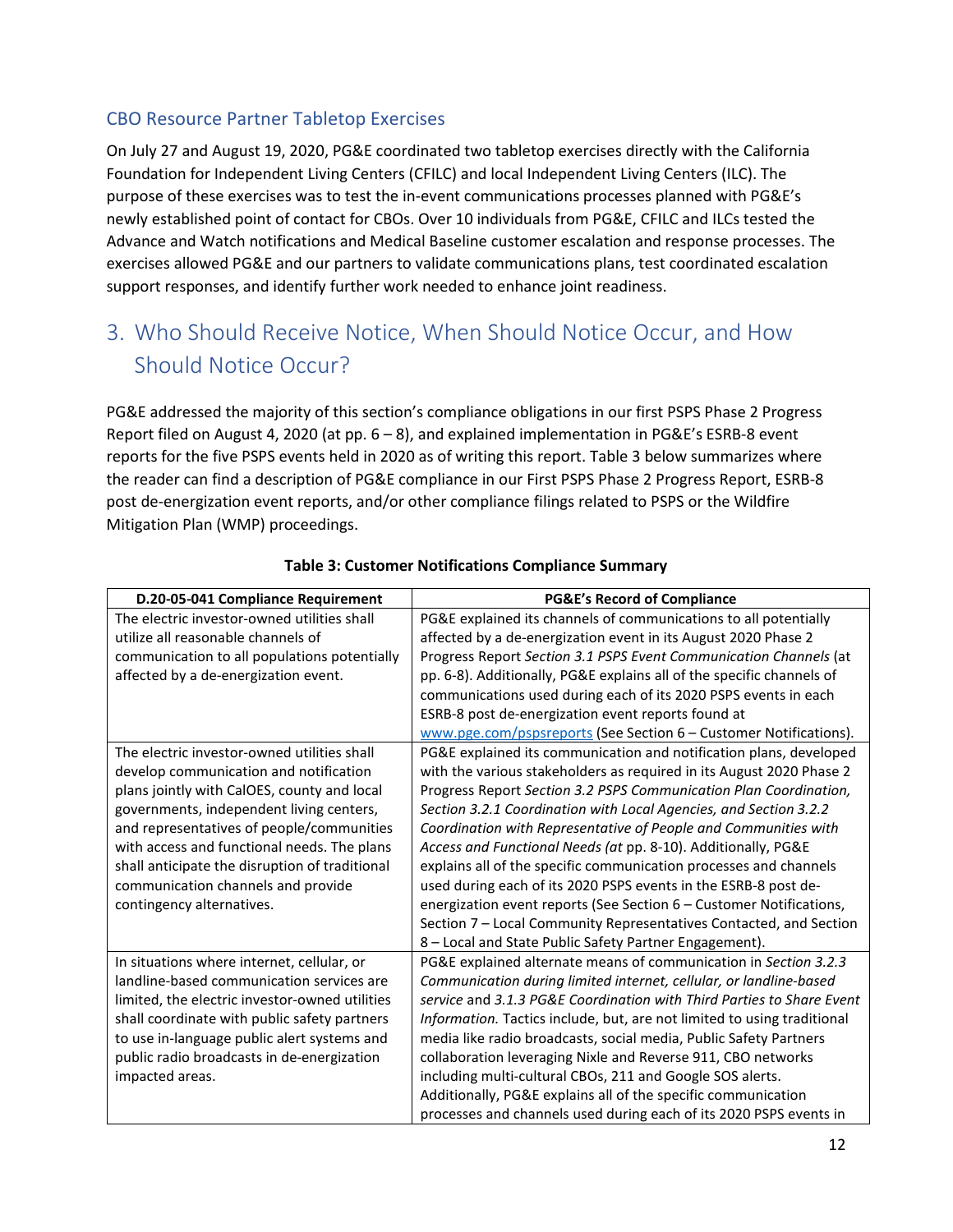| D.20-05-041 Compliance Requirement                                                          | <b>PG&amp;E's Record of Compliance</b>                                                                                                     |
|---------------------------------------------------------------------------------------------|--------------------------------------------------------------------------------------------------------------------------------------------|
|                                                                                             | the ESRB-8 post de-energization event reports (See Section 6 -                                                                             |
|                                                                                             | Customer Notifications).                                                                                                                   |
| Each electric investor-owned utility shall                                                  | PG&E explained website bandwidth capacity in its August 2020 Phase                                                                         |
| ensure there is sufficient bandwidth capacity,                                              | 2 Progress Report Section 3.3 Website Bandwidth, and Section 3.3.1                                                                         |
| either via a cloud service or on-premise, to                                                | Website Performance Protocol (pp. 10-11). Additionally, PG&E                                                                               |
| manage a website that provides public safety                                                | explains specific website performance during each of its five 2020                                                                         |
| partners and the general public with access                                                 | PSPS events in the ESRB-8 post de-energization event reports (See                                                                          |
| to information about the geographic areas                                                   | Section 6 - Customer Notifications).                                                                                                       |
| impacted by potential and active de-<br>energization events and all other critical          |                                                                                                                                            |
| information to maintain public safety prior                                                 |                                                                                                                                            |
| to, during, and after a de-energization event.                                              |                                                                                                                                            |
| Each electric investor-owned utility shall                                                  | PG&E explained website bandwidth capacity in its August 2020 Phase                                                                         |
| create and maintain an actionable plan that                                                 | 2 Progress Report, Section 3.3 Website Bandwidth, and Section 3.3.1                                                                        |
| ensures necessary bandwidth is immediately                                                  | Website Performance Protocol (pp. 10-11). Additionally, PG&E                                                                               |
| available and consistent up to and through a                                                | explains specific website performance during each of its five 2020                                                                         |
| de-energization event. Each electric investor-                                              | PSPS events in the ESRB-8 PSPS Event Reports (See Section 6 -                                                                              |
| owned utility shall have bandwidth and                                                      | Customer Notifications).                                                                                                                   |
| technological resources available to serve all                                              |                                                                                                                                            |
| peak demand that may occur as a result of a                                                 |                                                                                                                                            |
| de-energization event.                                                                      |                                                                                                                                            |
| Each electric investor-owned utility shall                                                  | PG&E explained consultation with CDT in its August 2020 Phase 2                                                                            |
| consult with the California Department of                                                   | Progress Report, Section 3.3.1 Website Performance Protocol (p. 11).                                                                       |
| Technology (CDT) to develop a plan                                                          | The website and server performance plan referenced in the same                                                                             |
| (submitted to the CPUC) that outlines steps                                                 | report in Sections 3.3 Website Bandwidth and 3.4 Precise and                                                                               |
| for meeting future website and server                                                       | Accurate Communications (pp. 10-12). Additionally, PG&E explains                                                                           |
| performance requirements necessary for<br>effective and uninterrupted communication         | specific website performance during each of its five 2020 PSPS events<br>in our ESRB-8 post de-energization event reports (See Section 6 - |
| to the general public regarding de-                                                         | Customer Notifications).                                                                                                                   |
| energization events.                                                                        |                                                                                                                                            |
| Each electric investor-owned utility shall                                                  | PG&E explained its plans to allow public access to precise locality                                                                        |
| ensure that the public is able to access                                                    | information in our August 2020 Phase 2 Progress Report, Section 3.4                                                                        |
| precise locality information of potential and                                               | Precise and Accurate Communications pp. 11-12. Additionally, PG&E                                                                          |
| active de-energization event impacted                                                       | includes website and map accessibility during each of its five 2020                                                                        |
| service points.                                                                             | PSPS events in our ESRB-8 post de-energization event reports (See                                                                          |
|                                                                                             | Section 6 - Customer Notifications).                                                                                                       |
| Each electric investor-owned utility shall                                                  | PG&E explained efforts to avoid false-negative and false positive                                                                          |
| make every reasonable effort to avoid false-                                                | communications in our August 2020 Phase 2 Progress Report Section                                                                          |
| negative and false-positive communications.                                                 | 3.4. Precise and Accurate Communications (pp. 11-12). Additionally,                                                                        |
|                                                                                             | PG&E enumerates and describes the causes of any false positive and                                                                         |
|                                                                                             | false negative communications for each 2020 PSPS event in our ESRB-                                                                        |
|                                                                                             | 8 post de-energization event reports (See Section 6 - Customer                                                                             |
|                                                                                             | Notifications).                                                                                                                            |
| Additionally, each electric investor-owned<br>utility shall make every reasonable effort to | PG&E explained its process to make every reasonable effort to<br>ensure the public is able to access precise and accurate information      |
| ensure the public is able to access precise                                                 | regarding the location and duration of potential and active PSPS                                                                           |
| and accurate information regarding the                                                      | events in its August 2020 Phase 2 Progress Report, Section 3.4 Precise                                                                     |
| location and duration of potential and active                                               | and Accurate Communications, and Section 3.5 Customer Notification                                                                         |
| de-energization events and restoration                                                      | Improvements (pp. 11-14). Additionally, PG&E describes execution of                                                                        |
| efforts.                                                                                    | providing location and duration for 2020 PSPS events in our ESRB-8                                                                         |
|                                                                                             | post de-energization event reports (See Section 3 - Time, Place, and                                                                       |
|                                                                                             | Duration).                                                                                                                                 |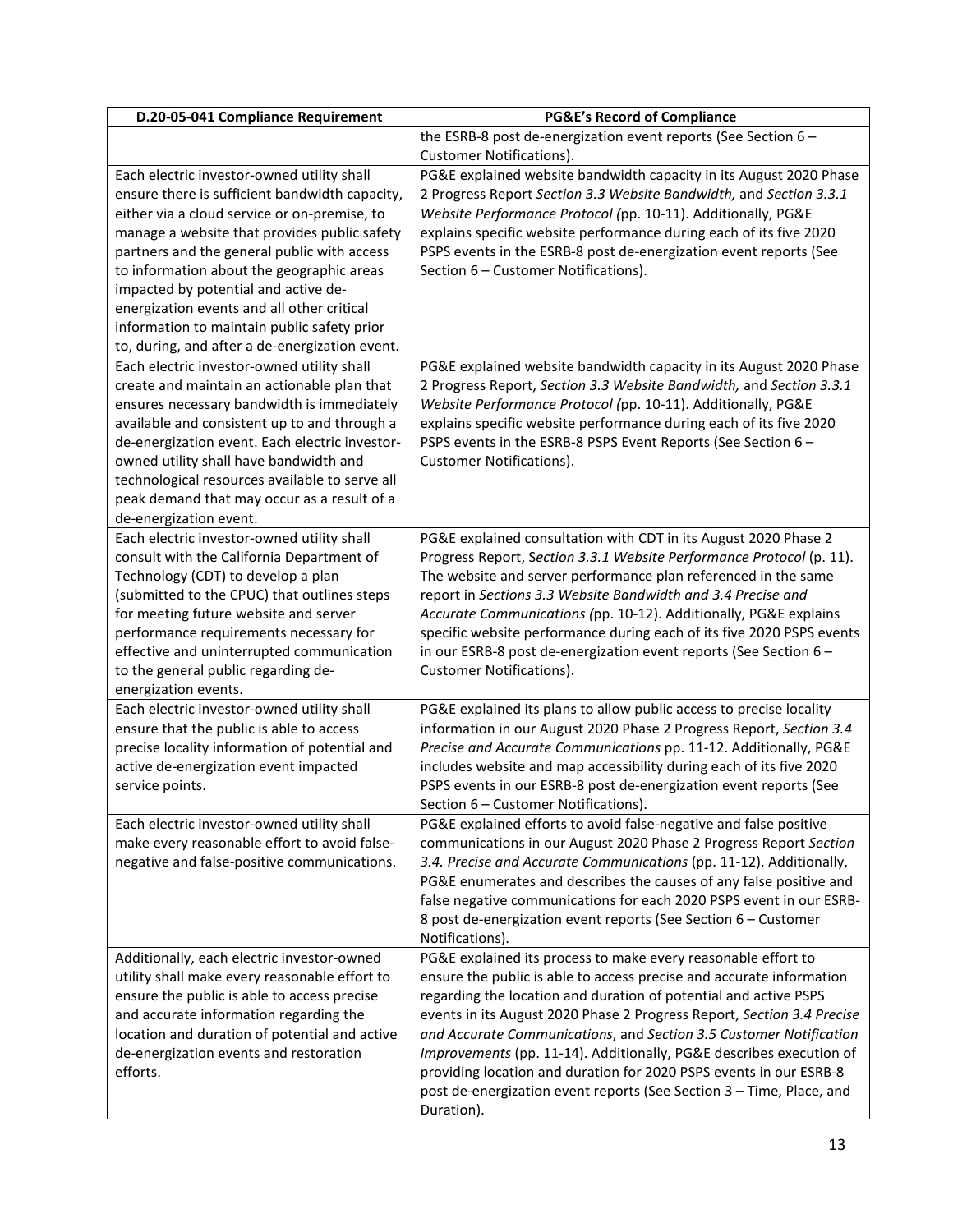| PG&E enumerates and describes the causes of any false positive and<br>Each electric investor-owned utility shall<br>false negative communications for each 2020 PSPS event in our ESRB-<br>enumerate and explain the cause of any false<br>8 post de-energization event reports (See Section 6 - Customer<br>communications in its post event reports by<br>citing the sources of changing data.<br>Notifications).<br>Lessons learned should be incorporated in<br>PG&E describes lessons learned during each PSPS event in our ESRB-8<br>ongoing de-energization communications<br>post de-energization event reports (See Section 14 - Lessons Learned<br>from this Event). PG&E will use these 2020 lessons learned to inform<br>and notifications to increase their accuracy<br>and effectiveness.<br>potential de-energization communication and notification<br>improvements for 2021. Proposed improvements will be included in<br>PG&E's 2021 Wildfire Mitigation Plan, to be filed on February 5,<br>2021.<br>All notifications to customers regarding<br>PG&E described customer notification improvements and provided<br>communications examples in our August 2020 PSPS Phase 2 Progress<br>potential or active de-energization events |
|------------------------------------------------------------------------------------------------------------------------------------------------------------------------------------------------------------------------------------------------------------------------------------------------------------------------------------------------------------------------------------------------------------------------------------------------------------------------------------------------------------------------------------------------------------------------------------------------------------------------------------------------------------------------------------------------------------------------------------------------------------------------------------------------------------------------------------------------------------------------------------------------------------------------------------------------------------------------------------------------------------------------------------------------------------------------------------------------------------------------------------------------------------------------------------------------------------------------------------------------------|
|                                                                                                                                                                                                                                                                                                                                                                                                                                                                                                                                                                                                                                                                                                                                                                                                                                                                                                                                                                                                                                                                                                                                                                                                                                                      |
|                                                                                                                                                                                                                                                                                                                                                                                                                                                                                                                                                                                                                                                                                                                                                                                                                                                                                                                                                                                                                                                                                                                                                                                                                                                      |
|                                                                                                                                                                                                                                                                                                                                                                                                                                                                                                                                                                                                                                                                                                                                                                                                                                                                                                                                                                                                                                                                                                                                                                                                                                                      |
|                                                                                                                                                                                                                                                                                                                                                                                                                                                                                                                                                                                                                                                                                                                                                                                                                                                                                                                                                                                                                                                                                                                                                                                                                                                      |
|                                                                                                                                                                                                                                                                                                                                                                                                                                                                                                                                                                                                                                                                                                                                                                                                                                                                                                                                                                                                                                                                                                                                                                                                                                                      |
|                                                                                                                                                                                                                                                                                                                                                                                                                                                                                                                                                                                                                                                                                                                                                                                                                                                                                                                                                                                                                                                                                                                                                                                                                                                      |
|                                                                                                                                                                                                                                                                                                                                                                                                                                                                                                                                                                                                                                                                                                                                                                                                                                                                                                                                                                                                                                                                                                                                                                                                                                                      |
|                                                                                                                                                                                                                                                                                                                                                                                                                                                                                                                                                                                                                                                                                                                                                                                                                                                                                                                                                                                                                                                                                                                                                                                                                                                      |
|                                                                                                                                                                                                                                                                                                                                                                                                                                                                                                                                                                                                                                                                                                                                                                                                                                                                                                                                                                                                                                                                                                                                                                                                                                                      |
|                                                                                                                                                                                                                                                                                                                                                                                                                                                                                                                                                                                                                                                                                                                                                                                                                                                                                                                                                                                                                                                                                                                                                                                                                                                      |
|                                                                                                                                                                                                                                                                                                                                                                                                                                                                                                                                                                                                                                                                                                                                                                                                                                                                                                                                                                                                                                                                                                                                                                                                                                                      |
|                                                                                                                                                                                                                                                                                                                                                                                                                                                                                                                                                                                                                                                                                                                                                                                                                                                                                                                                                                                                                                                                                                                                                                                                                                                      |
| shall be communicated with ease of<br>Report, Section 3.5 Customer Notification Improvements (p.13 - 14).                                                                                                                                                                                                                                                                                                                                                                                                                                                                                                                                                                                                                                                                                                                                                                                                                                                                                                                                                                                                                                                                                                                                            |
| readability and comprehension as a priority.<br>These notifications, and our website, have been formally tested to                                                                                                                                                                                                                                                                                                                                                                                                                                                                                                                                                                                                                                                                                                                                                                                                                                                                                                                                                                                                                                                                                                                                   |
| verified that they are easy to read and comprehend. As described in                                                                                                                                                                                                                                                                                                                                                                                                                                                                                                                                                                                                                                                                                                                                                                                                                                                                                                                                                                                                                                                                                                                                                                                  |
| this section, we tested the reading levels of the website and PSPS                                                                                                                                                                                                                                                                                                                                                                                                                                                                                                                                                                                                                                                                                                                                                                                                                                                                                                                                                                                                                                                                                                                                                                                   |
| customer notifications, which were at the 7th grade and 8th grade                                                                                                                                                                                                                                                                                                                                                                                                                                                                                                                                                                                                                                                                                                                                                                                                                                                                                                                                                                                                                                                                                                                                                                                    |
| reading levels, respectively. In addition, PG&E includes examples of                                                                                                                                                                                                                                                                                                                                                                                                                                                                                                                                                                                                                                                                                                                                                                                                                                                                                                                                                                                                                                                                                                                                                                                 |
| all customer notification scripts as attachments to our ESRB-8 post                                                                                                                                                                                                                                                                                                                                                                                                                                                                                                                                                                                                                                                                                                                                                                                                                                                                                                                                                                                                                                                                                                                                                                                  |
| de-energization event reports (See Appendix C - Section 6 -                                                                                                                                                                                                                                                                                                                                                                                                                                                                                                                                                                                                                                                                                                                                                                                                                                                                                                                                                                                                                                                                                                                                                                                          |
| <b>Customer Notification Scripts).</b>                                                                                                                                                                                                                                                                                                                                                                                                                                                                                                                                                                                                                                                                                                                                                                                                                                                                                                                                                                                                                                                                                                                                                                                                               |
| PG&E explained media and CBO outreach plans in three reports:<br>Each electric investor-owned utility shall                                                                                                                                                                                                                                                                                                                                                                                                                                                                                                                                                                                                                                                                                                                                                                                                                                                                                                                                                                                                                                                                                                                                          |
| proactively reach out to media and<br>August 2020 Phase 2 Progress Report Sections 3.6 CBO and<br>$\bullet$                                                                                                                                                                                                                                                                                                                                                                                                                                                                                                                                                                                                                                                                                                                                                                                                                                                                                                                                                                                                                                                                                                                                          |
| community-based organizations to ensure<br>Media Engagement (at pp. 15-17);                                                                                                                                                                                                                                                                                                                                                                                                                                                                                                                                                                                                                                                                                                                                                                                                                                                                                                                                                                                                                                                                                                                                                                          |
| consistent awareness of and availability to<br>PSPS 2020 AFN Plan and Quarterly Progress Reports (see<br>$\bullet$                                                                                                                                                                                                                                                                                                                                                                                                                                                                                                                                                                                                                                                                                                                                                                                                                                                                                                                                                                                                                                                                                                                                   |
| third parties of all messaging and map data,<br>December 2020 Quarterly AFN progress report Sections 4.3 CBO                                                                                                                                                                                                                                                                                                                                                                                                                                                                                                                                                                                                                                                                                                                                                                                                                                                                                                                                                                                                                                                                                                                                         |
| including application programming<br>Engagement and Resource Partnerships and 5.3 Media                                                                                                                                                                                                                                                                                                                                                                                                                                                                                                                                                                                                                                                                                                                                                                                                                                                                                                                                                                                                                                                                                                                                                              |
| interfaces, that is used for de-energization<br>Engagement); and                                                                                                                                                                                                                                                                                                                                                                                                                                                                                                                                                                                                                                                                                                                                                                                                                                                                                                                                                                                                                                                                                                                                                                                     |
| events.<br>Each ESRB-8 post de-energization event reports (See Section 6 -                                                                                                                                                                                                                                                                                                                                                                                                                                                                                                                                                                                                                                                                                                                                                                                                                                                                                                                                                                                                                                                                                                                                                                           |
| <b>Customer Notifications).</b>                                                                                                                                                                                                                                                                                                                                                                                                                                                                                                                                                                                                                                                                                                                                                                                                                                                                                                                                                                                                                                                                                                                                                                                                                      |
| The electric investor-owned utilities shall<br>PG&E's August 2020 PSPS Phase 2 Progress Report Section 3.6.2 CBO                                                                                                                                                                                                                                                                                                                                                                                                                                                                                                                                                                                                                                                                                                                                                                                                                                                                                                                                                                                                                                                                                                                                     |
| retain and utilize the expertise of emergency<br>Engagement (at p.16) explains our use of a vendor experienced in                                                                                                                                                                                                                                                                                                                                                                                                                                                                                                                                                                                                                                                                                                                                                                                                                                                                                                                                                                                                                                                                                                                                    |
| situation user interface and user experience<br>emergency situation user interface and user experience professionals                                                                                                                                                                                                                                                                                                                                                                                                                                                                                                                                                                                                                                                                                                                                                                                                                                                                                                                                                                                                                                                                                                                                 |
| professionals to ensure planned and<br>to inform our 2020 PSPS communications. PG&E will continue using                                                                                                                                                                                                                                                                                                                                                                                                                                                                                                                                                                                                                                                                                                                                                                                                                                                                                                                                                                                                                                                                                                                                              |
| executed communication prior to, during,<br>this vendor in 2021 to further improve customer communications.                                                                                                                                                                                                                                                                                                                                                                                                                                                                                                                                                                                                                                                                                                                                                                                                                                                                                                                                                                                                                                                                                                                                          |
| and following a de-energization event<br>minimizes public confusion.                                                                                                                                                                                                                                                                                                                                                                                                                                                                                                                                                                                                                                                                                                                                                                                                                                                                                                                                                                                                                                                                                                                                                                                 |
| PSPS customer notifications and "critical" wildfire and PSPS-related<br>Whenever reasonably possible,                                                                                                                                                                                                                                                                                                                                                                                                                                                                                                                                                                                                                                                                                                                                                                                                                                                                                                                                                                                                                                                                                                                                                |
| communications shall be in the language<br>pages on our website are now available in 16 languages: English,                                                                                                                                                                                                                                                                                                                                                                                                                                                                                                                                                                                                                                                                                                                                                                                                                                                                                                                                                                                                                                                                                                                                          |
| preferred by the customer.<br>Spanish, Chinese (Mandarin and Cantonese), Vietnamese, Korean,                                                                                                                                                                                                                                                                                                                                                                                                                                                                                                                                                                                                                                                                                                                                                                                                                                                                                                                                                                                                                                                                                                                                                         |
| Tagalog, Russian, Arabic, Farsi, Punjabi, Japanese, Khmer, Hmong,                                                                                                                                                                                                                                                                                                                                                                                                                                                                                                                                                                                                                                                                                                                                                                                                                                                                                                                                                                                                                                                                                                                                                                                    |
| Thai, Hindi, and Portuguese. Customers with their language                                                                                                                                                                                                                                                                                                                                                                                                                                                                                                                                                                                                                                                                                                                                                                                                                                                                                                                                                                                                                                                                                                                                                                                           |
| preference set received in-language (translated) notifications.                                                                                                                                                                                                                                                                                                                                                                                                                                                                                                                                                                                                                                                                                                                                                                                                                                                                                                                                                                                                                                                                                                                                                                                      |
|                                                                                                                                                                                                                                                                                                                                                                                                                                                                                                                                                                                                                                                                                                                                                                                                                                                                                                                                                                                                                                                                                                                                                                                                                                                      |
| We also have contracts with five CBOs to provide in-language                                                                                                                                                                                                                                                                                                                                                                                                                                                                                                                                                                                                                                                                                                                                                                                                                                                                                                                                                                                                                                                                                                                                                                                         |
| outreach communications to customers in indigenous languages                                                                                                                                                                                                                                                                                                                                                                                                                                                                                                                                                                                                                                                                                                                                                                                                                                                                                                                                                                                                                                                                                                                                                                                         |
| (e.g., Mixteco, Tlapaneco, Triqui, Zapoteco, Maya, Nahuatl, Chatino,                                                                                                                                                                                                                                                                                                                                                                                                                                                                                                                                                                                                                                                                                                                                                                                                                                                                                                                                                                                                                                                                                                                                                                                 |
| Chinantec. This includes PSPS preparedness outreach and in-event<br>communications using social media, in-person communications, and                                                                                                                                                                                                                                                                                                                                                                                                                                                                                                                                                                                                                                                                                                                                                                                                                                                                                                                                                                                                                                                                                                                 |
| one-on-one phone calls.                                                                                                                                                                                                                                                                                                                                                                                                                                                                                                                                                                                                                                                                                                                                                                                                                                                                                                                                                                                                                                                                                                                                                                                                                              |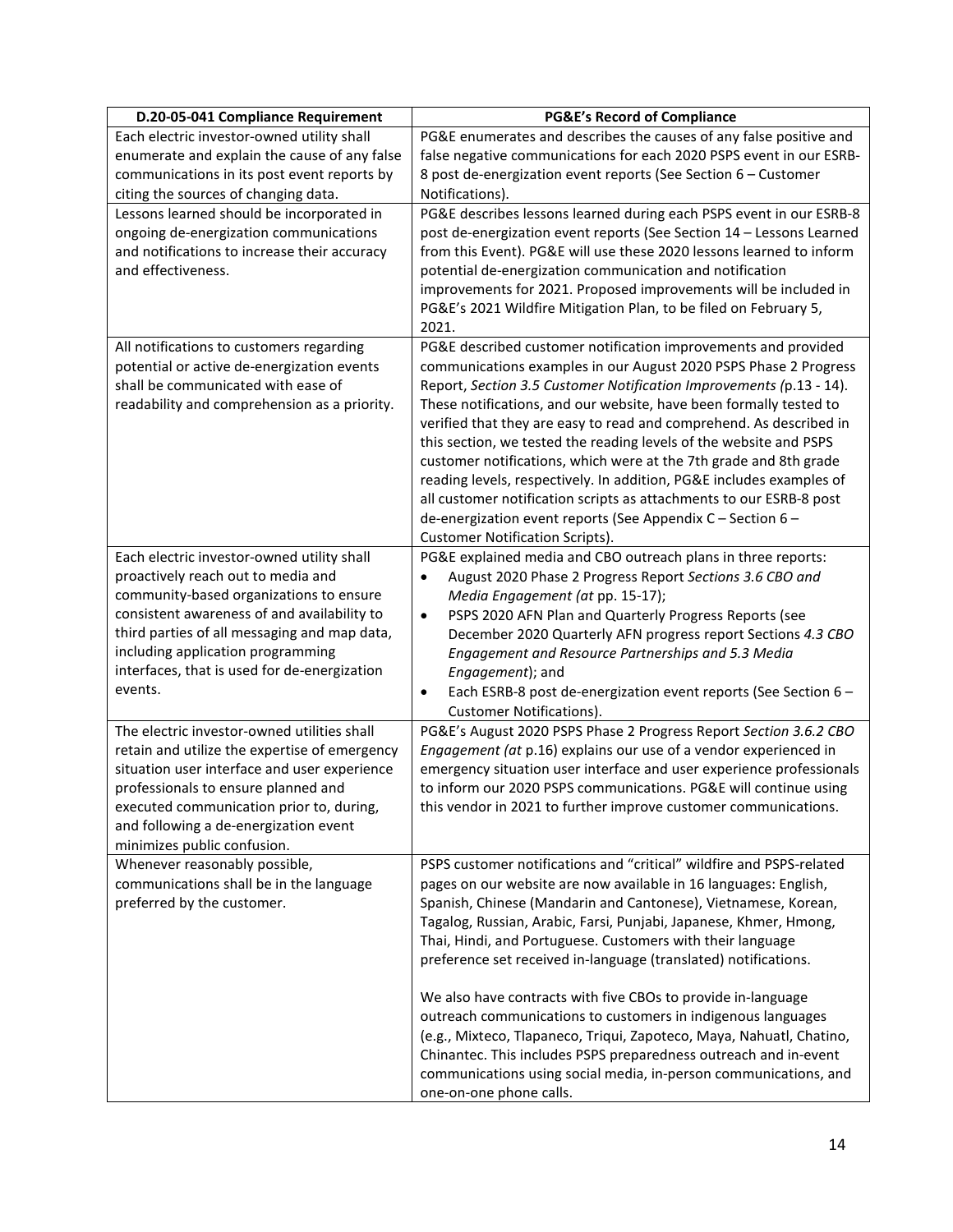| D.20-05-041 Compliance Requirement                                                                                                                                                                                                                                                                                                                                                                                   | <b>PG&amp;E's Record of Compliance</b>                                                                                                                                                                                                                                                                                                                                                                                                                                                                                                                                                                                                                                                                                                                |
|----------------------------------------------------------------------------------------------------------------------------------------------------------------------------------------------------------------------------------------------------------------------------------------------------------------------------------------------------------------------------------------------------------------------|-------------------------------------------------------------------------------------------------------------------------------------------------------------------------------------------------------------------------------------------------------------------------------------------------------------------------------------------------------------------------------------------------------------------------------------------------------------------------------------------------------------------------------------------------------------------------------------------------------------------------------------------------------------------------------------------------------------------------------------------------------|
|                                                                                                                                                                                                                                                                                                                                                                                                                      | PG&E describes its approaches for translating various types of<br>materials in its print media and web content in our 2020 Outreach<br>Workplan (e.g., clarifying instances when full translations are made<br>available vs. tagline translations) (pp. 11-12). PG&E also provides a<br>progress update on the translations support in our PSPS AFN<br>December Quarterly Progress Report (at pp. 20 - 21). In addition,<br>PG&E includes statistics of in-language customer notifications,<br>website hits, and CBO interactions for each 2020 PSPS event in our<br>ESRB-8 post de-energization event reports (See Section 6 - Customer<br>Notifications).                                                                                           |
| Alternative communication formats should<br>be made available for people with disabilities<br>who may not be able to use standard forms<br>of communication.                                                                                                                                                                                                                                                         | PG&E's August 2020 Phase 2 Progress Report Section 3.6.2 CBO<br>Engagement (p.16), explains our use of a vendor experienced in<br>emergency situation user interface and user experience professionals<br>to inform our 2020 PSPS communications.                                                                                                                                                                                                                                                                                                                                                                                                                                                                                                     |
|                                                                                                                                                                                                                                                                                                                                                                                                                      | PG&E also includes details on this in our 2020 Q4 AFN Progress<br>Report, Section 4.5 Accessibility of Communications and Section 3.9.1<br>Identification and Support for Disabled and Vulnerable Customers Not<br>Enrolled in the Medical Baseline Program and Table 8 in that section.<br>PG&E tests online content, videos and PSPS notifications for usability<br>and accessibility to meet Web Content Accessibility Guidelines<br>(WCAG) 2.0 AA accessibility standards. Approximately 900 customers<br>have indicated a preference to receive utility communications in<br>braille or large print. Our CWSP/PSPS customer information and<br>materials are available in alternate formats, including Braille and<br>large print, upon request. |
| Each electric investor-owned utility shall<br>provide communications carriers with meter<br>and circuit IDs to be de-energized and re-<br>energized in advance of taking action to<br>ensure communication carriers receive<br>actionable notification information that can<br>inform proactive deployment of resources to<br>minimize the impact of the de-energization<br>events on communications infrastructure. | PG&E provides lists of impacted meter ID and Circuit IDs to<br>communications providers during events through the PSPS Portal.<br>PG&E describes its interactions with communications providers<br>during each 2020 PSPS event in our ESRB-8 post de-energization<br>event reports, Section 8 -- Communications and Water Provider<br>Engagement.                                                                                                                                                                                                                                                                                                                                                                                                     |

# <span id="page-16-0"></span>4. Community Resource Centers (CRCs)

PG&E opens CRCs during a PSPS event to provide affected customers and residents a space that is safe, energized and air-conditioned or heated (as applicable) with the standard operating hours of 08:00 to 22:00 PDT. PG&E's August 2020 PSPS Phase 2 Progress Report detailed our CRC strategy and plan. Additionally, PG&E describes all 2020 PSPS event-specific CRC activities in our ESRB-8 post de-energization event reports. [2](#page-16-1)

As noted in previous Bi-weekly Reports Dashboards and ESRB-8 post de-energization event reports, PG&E shifted our approach to include more outdoor CRC sites due to COVID-19.

PG&E had 357 event-ready outdoor and indoor sites as of December 4, 2020. All 128 outdoor sites confirmed by counties are "event ready" as of December 4, 2020, along with 134 additional outdoor sites,

<span id="page-16-1"></span><sup>2</sup> [www.pge.com/pspsreports](http://www.pge.com/pspsreports)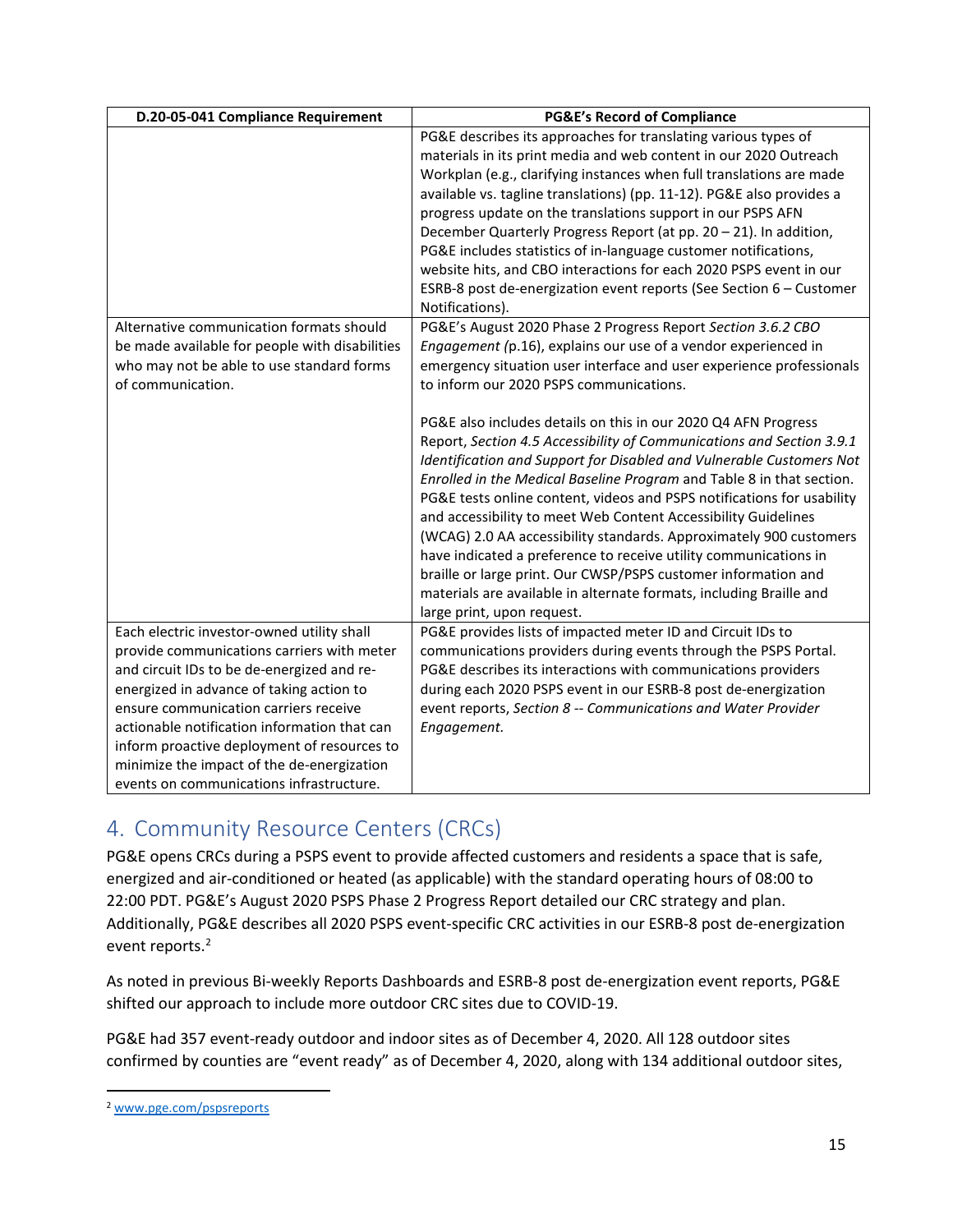for a total of 262 outdoor sites that PG&E can open as needed for a PSPS event. We have also secured 95 indoor sites toward our December 31, 2020 target of 106. COVID-19 created delays in the process of confirming, accessing and hardening some indoor sites. We will continue to actively pursue indoor CRC sites to secure all 106 sites confirmed by local Offices of Emergency Services by end of year.

Beginning this year, PG&E used trained third-party customer representatives to staff all CRCs. All on-site CRC personnel must complete CRC trainings and are informed of CRC protocols as part of required PSPS training. Each type of CRC location is staffed with one Customer Lead Support, two Customer Support Staff, and one security person per shift. [Table 4](#page-17-0) includes a summary of the CRC activity during the 2020 PSPS events.

<span id="page-17-0"></span>

|    | <b>EVENT DETAILS</b> |                     | SEPT $7 - 10$      |        |               | <b>SEPT 27-29</b>  |              |                     | OCT $14 - 17$      |              |                    | $OCT 21 - 23$      |        |                     | OCT $25 - 28$      |              |
|----|----------------------|---------------------|--------------------|--------|---------------|--------------------|--------------|---------------------|--------------------|--------------|--------------------|--------------------|--------|---------------------|--------------------|--------------|
|    | <b>CRCs OPEN</b>     |                     | 50                 |        |               | 29                 |              |                     | 40                 |              |                    | 19                 |        |                     | 106                |              |
| CS | <b>CRC TYPES</b>     | <b>Mobile</b><br>24 | <b>Micro</b><br>21 | Indoor | <b>Mobile</b> | <b>Micro</b><br>12 | Indoor<br>10 | <b>Mobile</b><br>14 | <b>Micro</b><br>13 | Indoor<br>13 | <b>Mobile</b><br>8 | <b>Micro</b><br>10 | Indoor | <b>Mobile</b><br>26 | <b>Micro</b><br>47 | Indoor<br>33 |
|    | <b>CRC VISITORS</b>  | 9,113               |                    | 4,135  |               | 5,541              |              | 1,502               |                    | 29,480       |                    |                    |        |                     |                    |              |

**Table 4: PSPS CRC Activity Summary During the First Five 2020 PSPS Events**

During the 2020 PSPS events, when PG&E activated the Emergency Operations Center (EOC), we coordinated with county and tribal governments regarding CRC deployment strategies, types and locations. Outdoor Micro CRCs and Mobile CRCs were deployed when an indoor site was unavailable, and to support communities as physical distancing guidelines were in place due to COVID-19. Specific COVID-19 precautions to protect our customers and staff from COVID-19 exposure at CRCs are described in previously submitted reports. [Table 5](#page-18-0) includes the types of CRCs available for deployment and the resources available at each. These resources have been slightly adjusted since last reporting in our first PSPS Phase 2 Progress report.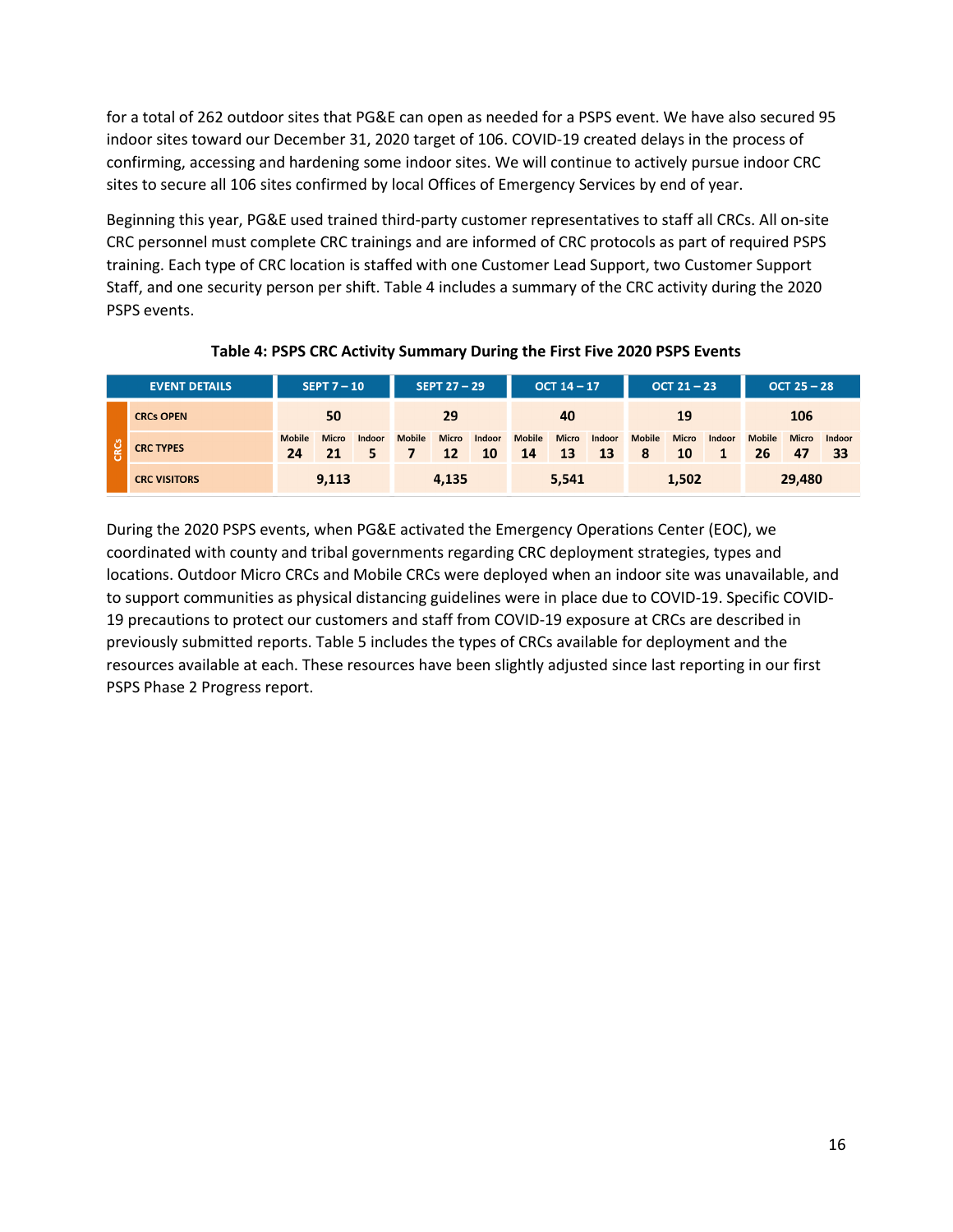### **Table 5: CRC Types and Resources**

<span id="page-18-0"></span>

| Standard operating hours<br>at all CRCs: 8 a.m. - 10 p.m. |                                                           | <b>CRC</b>                                       | <b>CRC</b>                        |                                                                  |
|-----------------------------------------------------------|-----------------------------------------------------------|--------------------------------------------------|-----------------------------------|------------------------------------------------------------------|
| <b>Details/Resources</b>                                  | <b>Indoor</b>                                             | <b>Tent</b>                                      | Micro                             | <b>Mobile</b>                                                    |
| <b>CRC Overview</b>                                       | Indoor site<br>(i.e., Community Center)                   | Soft-sided tent<br>at outdoor site               | Open air tents<br>at outdoor site | Sprinter van and tents<br>at outdoor site                        |
| If Physical Distancing Required                           | Grab-and-go bags*;<br>metering and physical<br>distancing | N/A; due to size limits of<br>tent, will not use |                                   | Grab-and-go bags <sup>*</sup> ; metering and physical distancing |
| COVID-19 Health and Safety Measures                       | ×                                                         | $\times$                                         | $\times$                          | ×                                                                |
| ADA-Accessible Restroom and Hand-Washing Station          | ×                                                         | $\times$                                         | $\times$                          | ×                                                                |
| Heating and Cooling                                       | $\times$                                                  | $\times$                                         |                                   |                                                                  |
| Device Charging                                           | ×                                                         | $\times$                                         | X"                                | $\times$ $^{\circ}$                                              |
| Wi-Fi Service                                             | ×                                                         | $\times$                                         | $\times$                          | ×                                                                |
| <b>Bottled Water</b>                                      | ×                                                         | $\times$                                         | $\times$                          | ×                                                                |
| Non-Perishable Snacks                                     | $\times$                                                  | $\times$                                         | $\times$                          | ×                                                                |
| <b>Tables and Chairs</b>                                  | $\times$                                                  | $\times$                                         | $X^{\ast\ast}$                    | $\mathsf{X}^{\ast\ast\ast}$                                      |
| Bagged Ice                                                | $\times$                                                  | $\times$                                         |                                   |                                                                  |
| Blankets (quantities limited)                             | $\times$                                                  | $\times$                                         | $\times$                          | $\times$                                                         |
| Security Personnel                                        | ×                                                         | $\times$                                         | $\times$                          | ×                                                                |
| Wind/Weather-Resistant                                    | ×                                                         | Limited                                          |                                   |                                                                  |

\*Bag contains device charger, water, snacks and info card. \*\*On-site charging for medical devices only. \*\*\*Tables and chairs for customers charging medical devices.

### COVID-19 Considerations

PG&E pivoted our original CRC plan for 2020 due to COVID-19 realities affecting the progress of site reviews, construction, and completion of indoor sites. PG&E introduced a new three-tier prioritization model for counties, based on the weighted average of PSPS event frequency in the area (30-year weather analysis and count of 2019 events) and impact (number of customers in high fire-threat areas and areas which had the most customers affected in 2019). PG&E classified 16 Group 1 counties (highest PSPS risk), 16 Group 2 counties (mid PSPS-risk) and 15 Group 3 counties (lowest PSPS risk). PG&E has previously provided the results of this prioritization in the Community Resource Centers Plan found in Appendix B of the first progress report on implementing Phase 2 de-energization guidelines filed on August 4, 2020.

We engaged with counties and tribes to share the anticipated timeline changes and worked with them individually on a plan for both indoor locations and outdoor supplemental locations. COVID-19 considerations are consistent across all CRC types and do not vary according to county priority groups.

### Stakeholder Input

Prior to COVID-19, counties and tribes submitted their recommendations for CRC locations and resources.

- In subsequent conversations with counties and tribes regarding the impact of COVID-19, many supported supplementing indoor CRCs with outdoor CRC locations if shelter-at-home and physical distancing recommendations prevented the use of indoor CRCs.
- Counties and tribes provided input on the number and locations of indoor and outdoor CRCs provided in the CRC pivot plan.
- Counties and tribes requested and reviewed PG&E's COVID-19 guidelines for CRCs, including requiring facial coverings. We also communicated all resource centers reflect appropriate COVID-19 health considerations and state and county guidelines.
- Additionally, as reported in the Regional Working Group Summary submitted to the CPUC on September 9, 2020, the input from the working groups included ensuring CRC personnel are informed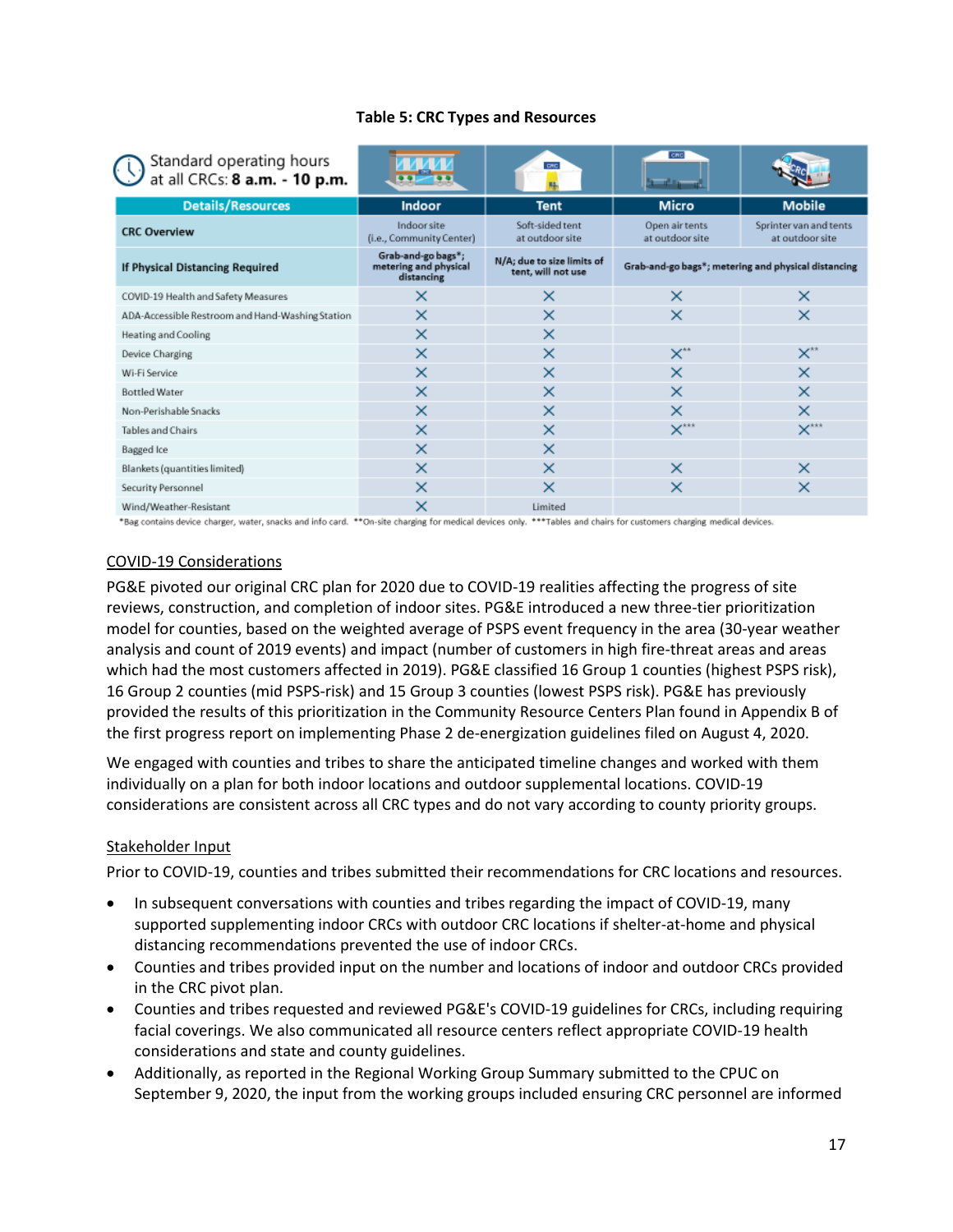on county Independent Living Center (ILC) information/resources offering additional support to individuals with access and functional needs.

- The Regional Working Group feedback also included implementing mobile CRCs for individuals that are not able to travel to one, as experienced last year. To meet this recommendation, PG&E is providing support to these customers through our Disability Disaster Access and Recovery Program, which includes providing transportation and other relevant resources, such as hotel vouchers and delivery of batteries.
- All feedback mentioned above was incorporated into our approach to the 2020 CRCs. Following the five 2020 PSPS activations, counties and tribes shared positive feedback on improvements made in 2020, including CRC types, resources, and locations

# <span id="page-19-0"></span>5. Restoration of power service upon conclusion of public safety need for de-energization

PG&E established a goal of making future PSPS events shorter in length, seeking to restore 98% of customers impacted by a PSPS event within 12 daylight hours. Our cumulative restoration performance was 95.5% relative to this internal goal for the first five PSPS events of 2020. Several constraints prevented us from achieving this ambitious internal target:

- 1. Significant smoke during the September 7 PSPS event hampered our ability to conduct aerial patrols to assess line damages and safe restoration conditions
- 2. Outage times extended due to the need to repair damage to our assets found during PSPS patrols
- 3. Lack of adequate patrol and restoration resources to restore all of the affected circuits for large PSPS events.

D.20-05-051 requires that electric service to impacted service points is restored as soon as possible and within 24 hours from the termination of the de-energization event, unless it is unsafe to do so. Additionally, it requires that for any circuits that require more than 24 hours to restore, the utility shall explain why it was unable to restore within this timeframe in its post event report. PG&E's cumulative restoration performance was 94.5% relative to the CPUC's 24-hour restoration requirement. Specific details regarding circuits that exceeded the 24-hour restoration requirement can be found in PG&E's ESRB-8 post-event de-energization reports.

Before the start of 2020 fire season, we made several changes to expedite restoration time after the weather event has cleared:

- Nearly doubled dedicated helicopters and trained aerial inspection personnel available for aerial patrols. By September 1, 2020, PG&E had procured 65 dedicated helicopters – an increase from 35 dedicated helicopters in 2019.
- Commissioned two fixed-wing aircraft with MX-15 cameras and infrared technology for use during day-and-night-time transmission line patrols.
- Implemented new standards and procedures to improve operational management of PSPS Estimated Time of Restoration (ETOR) and associated customer notifications.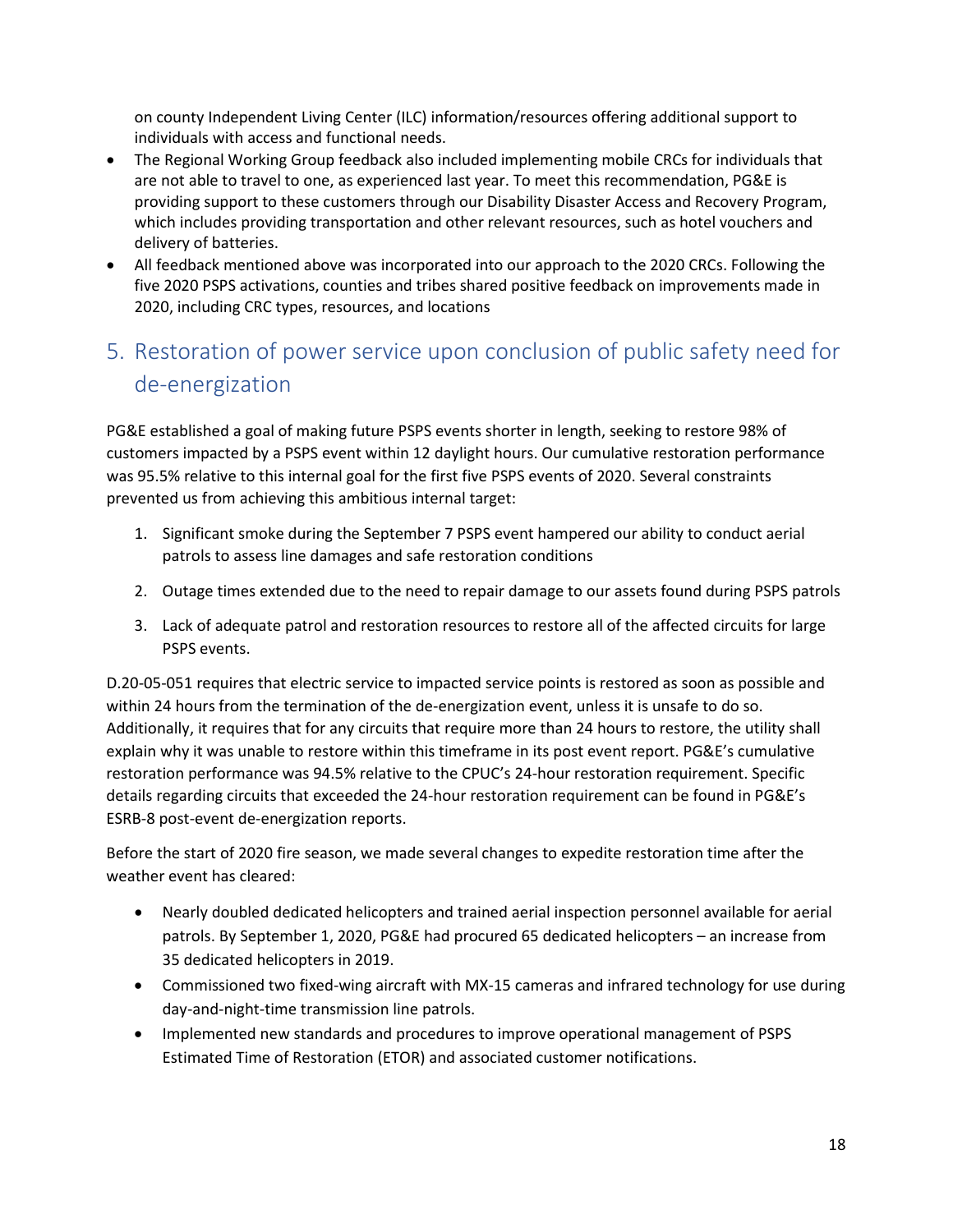• Conducted helicopter circuit patrols in Tier 2 and Tier 3 and High Fire Risk Areas (HFRA) areas to collect data and identify air and ground patrol methods and requirements before potential 2020 PSPS events, to improve restoration planning, crew allocation and (ETOR) forecasting.

D.20-05-051 requires that, to the extent possible, electric IOUs shall provide a one-hour notice in advance of re-energizing a line, first to public safety partners and operators of critical facilities and critical infrastructure and immediately thereafter to impacted utility customers. This requirement continues to be a challenge to operationalize, as noted in PG&E's August 2020 PSPS Phase 2 Progress report (at pp. 22 – 23). However, for customers affected by PSPS, PG&E has created new processes to provide more accurate, timely and updated restoration times to customers to help them effectively plan for the time their power will be turned on. These new processes were executed during the first five PSPS events in 2020 and described in each ESRB-8 post de-energization event reports (See Section 6 - Customer Notifications).

PG&E has made significant improvements to its customer notification processes in 2020. We provided expected outage start and finish times at the time of first notification to customers and updated relevant impact times throughout the event when appropriate and feasible, including notifications about forecast ETORs, once the Weather All Clear is declared and patrols begin, if damage was found that will delay restoration, and once electric service has been restored. We are looking for ways to improve ETOR communication for 2021 PSPS events.

## <span id="page-20-0"></span>6. Transportation, Communications, and Water Systems

## <span id="page-20-1"></span>6.1 Critical Facility Identification

As of December 1, 2020, PG&E has identified approximately 72,000 customer facility service points (meters) designated as critical facility / critical infrastructure, [3](#page-20-3) including Public Safety Answering Points and the transportation sector.<sup>[4](#page-20-4)</sup> Approximately 29% of these customers are more likely to experience a PSPS event because they are located in or are served by lines that traverse a Tier 2 or Tier 3 High Fire Threat Districts (HFTD). Approximately 67% (48,000) are also Public Safety Partners (including telecommunications providers, transportation, first responders and 911 answering points, water agencies and hospitals that provide emergency services).

Beginning in May 2020, PG&E contacted all cities, counties, and tribes (a total of 327) in its service area and asked them to confirm and verify the critical facilities within their respective jurisdictions and suggest any additional facilities that PG&E should add to the Critical Facility list. Fifty agencies responded, recommending approximately 200 additional facilities for critical designation that were incorporated into our system of record. We will provide another opportunity for agencies to provide critical facility feedback in 2021.

## <span id="page-20-2"></span>6.2 Critical Facility Engagement During 2020 PSPS Events

During each of PG&E's five PSPS events in 2020, PG&E sent automated notifications to critical facilities and asked them to confirm receipt of the notifications. If any did not confirm receipt of the automated

<span id="page-20-3"></span><sup>3</sup> PSPS Phase 1 D.19-05-042, Appendix A, p. A4

<span id="page-20-4"></span><sup>4</sup> PSPS Phase 2 D.20-05-051, Appendix A, p.9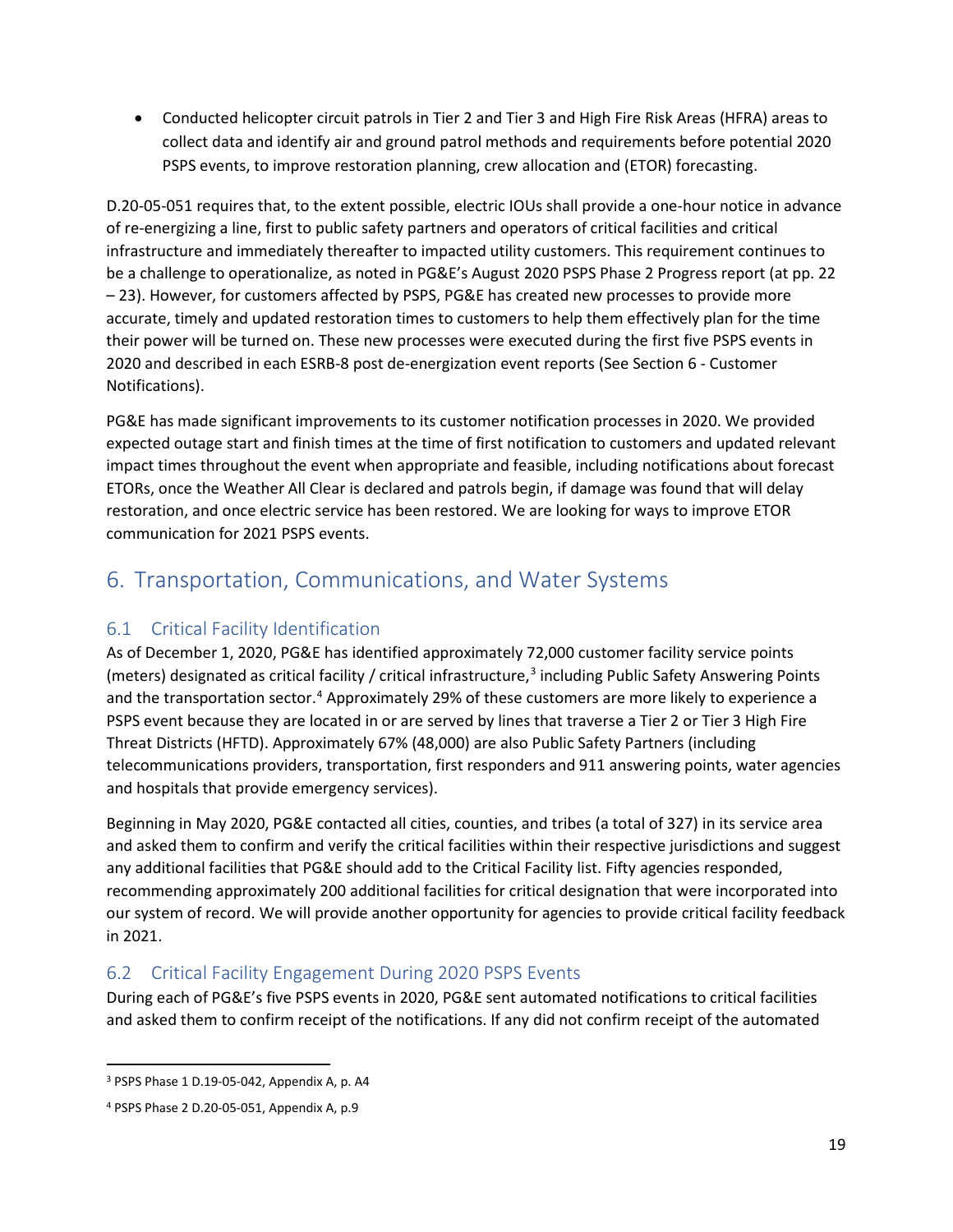notification, PG&E representatives from local Operations Emergency Centers (OEC), Customer Relationship Managers (CRMs) or Critical Infrastructure Lead (CIL) made direct calls to the critical facility contacts to ensure they were aware of the upcoming PSPS event, and provided localized support for other public safety partners such as water agencies and emergency hospitals. This process is described in PG&E's ESRB-8 post de-energization event reports (See Section 6 – Customer Notifications).

## <span id="page-21-0"></span>6.3 Backup Power Support Provided During PSPS Events

PG&E used its rented fleet of temporary generators to mitigate the impacts of PSPS for some critical facility customers and areas in scope for PSPS de-energization. Temporary generators were used to energize substations, temporary mid-feeder microgrids, and stand-alone facilities serving COVID-19 pandemic response, vote tabulation centers, and other public safety functions.

[Table 6](#page-21-1) includes a summary of the service points of transportation, communications, and water systems facilities that were supported by multi-customer microgrids (mid-feeder and substation) across PG&E's five PSPS events to date in 2020.

## <span id="page-21-1"></span>**Table 6: Communications, Transportation and Water System Facilities Customers Supported by PG&Eprovided microgrids during PG&E 2020 PSPS Events**

| 2020 PSPS Event | September 7 | September 27 | October 14 | October 21 | October 25 |
|-----------------|-------------|--------------|------------|------------|------------|
| Communications  | 50          |              | 19         |            |            |
| Transportation  | 19          |              |            |            |            |
| Water           | 46          |              |            |            | -62        |
| <b>Total</b>    | 115         |              | 42         |            | 165        |

While as a general policy, PG&E does not offer temporary generation backup power support to individual facilities, we do make exceptions when feasible to respond to circumstances impacting public safety and other important societal impacts. In accordance with this policy, PG&E's Emergency Operations Center deployed temporary generation and/or engineering support<sup>[5](#page-21-2)</sup> to multiple transportation and water systems facilities customers that requested backup power support during the 2020 PSPS events. [Table 7](#page-22-2) includes a summary of the support provided by PG&E to transportation, water and other critical facilities during the 2020 PSPS events to date.

<span id="page-21-2"></span><sup>&</sup>lt;sup>5</sup> Engineering support was provided to a subset of customers that leased equipment from temporary generator vendors and needed to island from PG&E's electric distribution grid. PG&E did not deploy additional generators to those customers but is counting them among those to which it provided backup power support.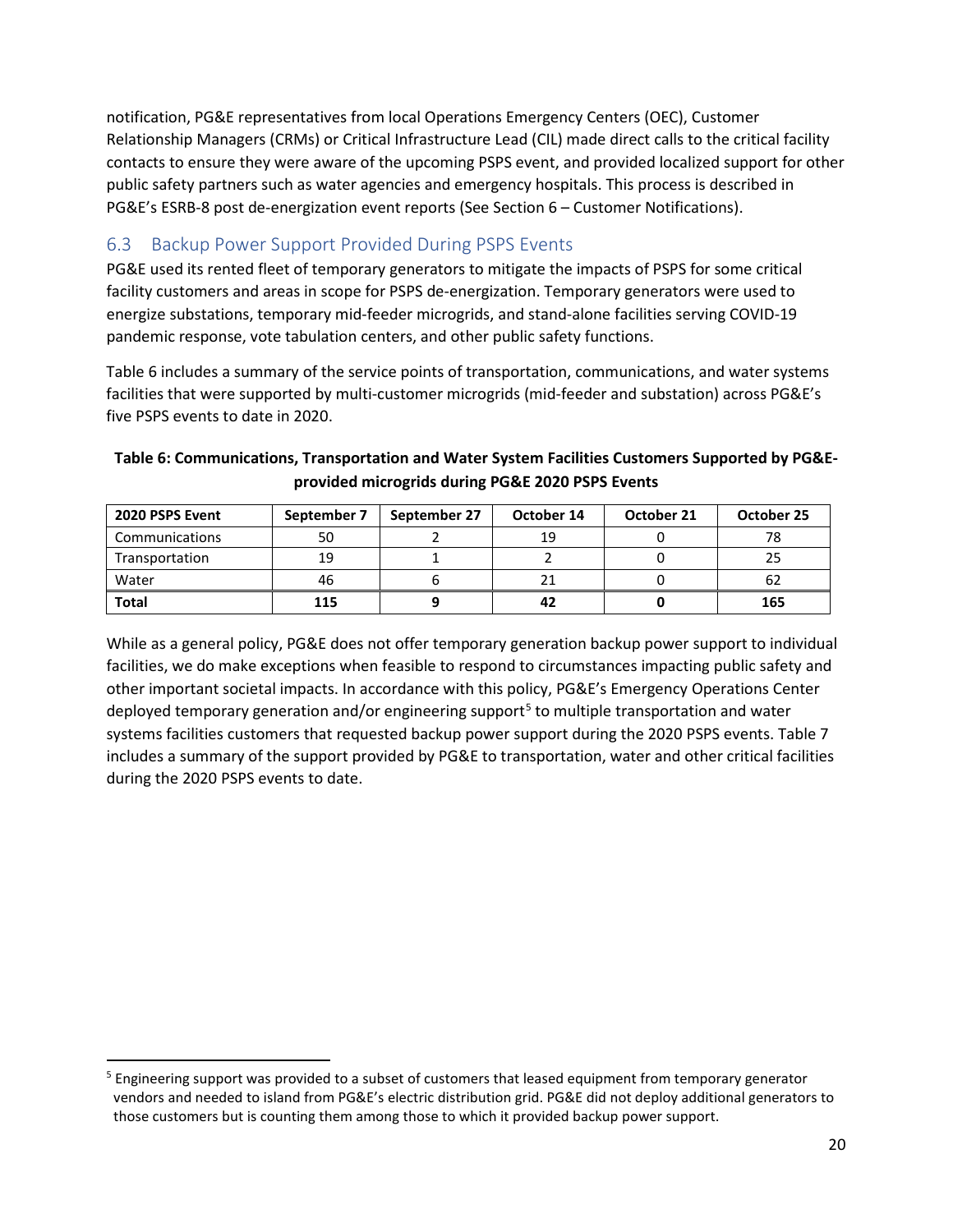### <span id="page-22-2"></span>**Table 7: Transportation and Water System Facilities Customers Supported by PG&E-provided Emergency Backup Power Support during PG&E 2020 PSPS Events**

| 2020 PSPS Event                                                        | September 7 | September 27 | October 14 | October 21 | October 25 |
|------------------------------------------------------------------------|-------------|--------------|------------|------------|------------|
| Transportation                                                         |             |              |            |            |            |
| Water                                                                  |             |              |            |            |            |
| <b>Other Critical Facilities</b><br>(e.g. hospitals, fire<br>stations) | 10          |              |            |            | 14         |
| <b>Total</b>                                                           |             |              |            |            | $24^{6}$   |

For more information regarding PG&E's use of temporary generation to support customers during PSPS events, including details about counties supported and Megawatts (MWs) deployed, see PG&E's PSPS ESRB-8 post de-energization event reports (Section 13 – Mitigations to Reduce Impact).

## <span id="page-22-0"></span>6.4 Electric Vehicle (EV) Charging Network Support

## <span id="page-22-1"></span>6.4.1 EV Charging Network Resiliency Plan

To summarize efforts described in the first progress report on the Phase 1 de-energization guidelines submitted on August 4, 2020, using data compiled from the Alternative Fuels Data Center (AFDC), PG&E conducted internal analysis to identify the number of public Level 2 (L2) and Level 3 (L3) chargers located in Tier 2 and Tier 3 HFTD. We then overlaid with 2019 PSPS event information to identify impacted L2 and L3 charger locations. We found a relatively low percentage of charging stations within our 2019 PSPS footprints and expect that to shrink further with planned scope reductions of PSPS events.

PG&E expects there will be accelerated numbers of public charging locations to meet ambitious state EV goals.<sup>[7](#page-22-4)</sup> We will maintain awareness of EV charging locations and use our new EV impact assessment methodology<sup>[8](#page-22-5)</sup> and PSPS mitigation efforts, such as sectionalization and microgrids, to reduce potential deenergization impacts of public charging sites.

PG&E will continue to refine our impact assessment methodology using 2020 PSPS event and weather data. We will continue to explore the potential for tighter integrations with PSPS operations and processes to provide granular assessment and faster communications of impacted charging locations. With two years of PSPS data, we will start to develop the capability to assess year-over-year trends that inform PG&E on the locations which are more frequently impacted by PSPS events that do not have permanently installed grid solutions. We can use this data to explore whether further EV resiliency solutions, like backup generation or mobile fast charging, can minimize PSPS impacts to EV resiliency at these locations in a low-carbon, safe, reliable and affordable way.

<span id="page-22-3"></span><sup>6</sup> Includes two customers to which PG&E provided engineering support for islanding but did not deploy additional generators during the PSPS event. Note that in the ESRB-8 PSPS Event Report for the October 25, 2020 event (at pp. 61-62), PG&E reported only the 22 customers to which we deployed backup generators.

<span id="page-22-4"></span><sup>7</sup> See California Governor Gavin Newsom's Executive Order N-79-20, which requires the sales of all new passenger vehicles to be zero-emission by 2035 and includes additional measures to eliminate harmful emissions from the transportation sector. [https://www.gov.ca.gov/2020/09/23/governor-newsom-announces-california-will-phase-out-gasoline-powered-cars](https://www.gov.ca.gov/2020/09/23/governor-newsom-announces-california-will-phase-out-gasoline-powered-cars-drastically-reduce-demand-for-fossil-fuel-in-californias-fight-against-climate-change/)[drastically-reduce-demand-for-fossil-fuel-in-californias-fight-against-climate-change/](https://www.gov.ca.gov/2020/09/23/governor-newsom-announces-california-will-phase-out-gasoline-powered-cars-drastically-reduce-demand-for-fossil-fuel-in-californias-fight-against-climate-change/)

<span id="page-22-5"></span><sup>8</sup> See PG&E's first progress report on Phase 2 de-energization guidelines at p. 25 and Appendix C: EV Charging Network Resiliency Plan.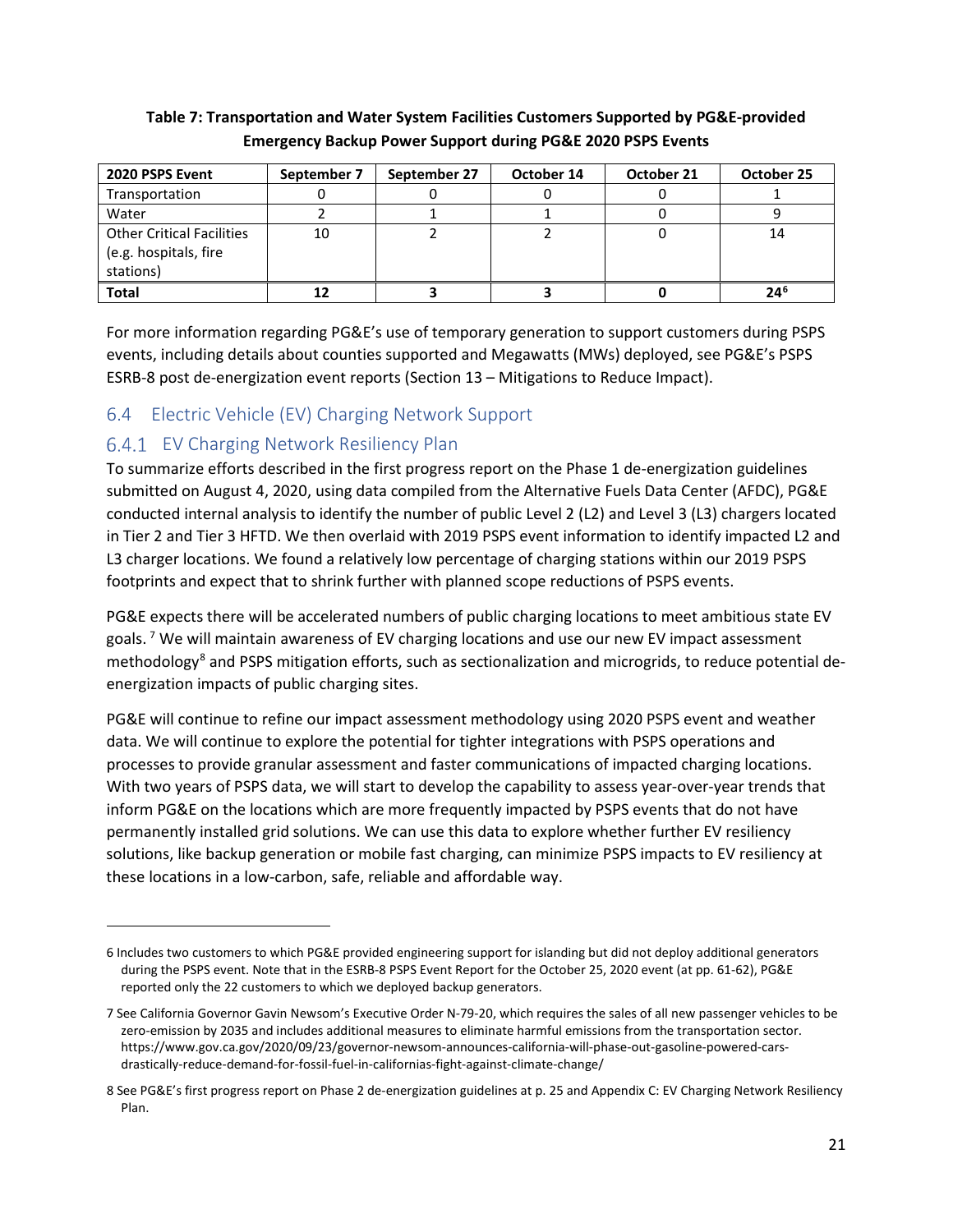## <span id="page-23-0"></span>6.4.2 EV Feasibility Study

PSPS Phase 2 D.20-05-051 requires each IOU to "implement a pilot project to investigate feasibility of mobile and deployable electric vehicle (EV) L3 fast charging for areas affected by de-energization events." Since the last update, PG&E has continued to explore emerging technologies and possible turn-key solutions. PG&E is also leveraging an existing research-based subscription service to expedite the search for EV charging solutions to inform the forthcoming Request for Information (RFI) by early 2021. PG&E is on track to deploy one or more mobile DC fast-charge solutions by the 2021 fire season.

## <span id="page-23-1"></span>6.4.3 Customer and Electric Vehicle Service Providers (EVSP) Engagement

PSPS Phase 2 D.20-05-051 also requires IOUs to coordinate with EV network information providers to communicate on IOU public websites and mobile apps, to the extent possible, L3 and public L2 chargers in proximity to areas potentially impacted by PSPS events. PG&E started this coordination with Electric Vehicle Service Providers in July 2020. As a first step to providing robust information to EV customers during PSPS events and leveraging EVSP communications platforms, PG&E emailed PSPS updates to EVSPs with information on counties impacted, number of customers, and expected duration of PSPS events at all stages of a PSPS event. PG&E also gave EVSPs a link to public-facing webpages with PSPS event information, including maps.

During PSPS events, PG&E's website defaults to a PSPS information site; customers looking for information on EV charging stations are redirected to mapping resources found on PG&E's Locate an EV Charger Page [\(ev.pge.com/charging-stations\)](https://ev.pge.com/charging-stations), which allows customers to find charging locations near them or along their route. Customers can confirm the charging station's status by visiting the network provider's page, which is linked on PG&E's EV Savings Calculator. Planned information enhancements for the 2021 wildfire season include EV charging station maps that show which stations may be affected by PSPS de-energization, direct outreach to EV customers about PSPS impacts to EVs, and continued collaboration with EVSPs to support communication efforts with EV owners.

# <span id="page-23-2"></span>7. Medical Baseline and Access and Functional Needs Populations

On June 1, 2020, PG&E filed our 2020 PSPS AFN Plan, which provided a detailed overview of the approach that PG&E takes to serve customers with access and functional needs. This includes accounting for advisory council feedback and incorporated customer research, providing programs and services, emergency preparedness outreach, and PSPS event communications provided to customers with access and functional needs. On September 1, 2020 and December 1, 2020, PG&E filed two subsequent updates with quarterly progress reported on the plan. These progress reports contain more details on PG&E's execution of the 2020 AFN Plan, while the five ESRB-8 post de-energization event reports detail how the plan was implemented to support our AFN customers in this year's PSPS events (See Section 6 – Customer Notifications).

PG&E will file a new 2021 PSPS AFN Plan on February 1, 2020, as required by the CPUC's Phase 2 PSPS Decision.

## <span id="page-23-3"></span>8. Transparency

In 2020, PG&E filed over 10 WMP and PSPS-related plans and progress reports and made additional information available to the public and stakeholders on our website related to PSPS preparations,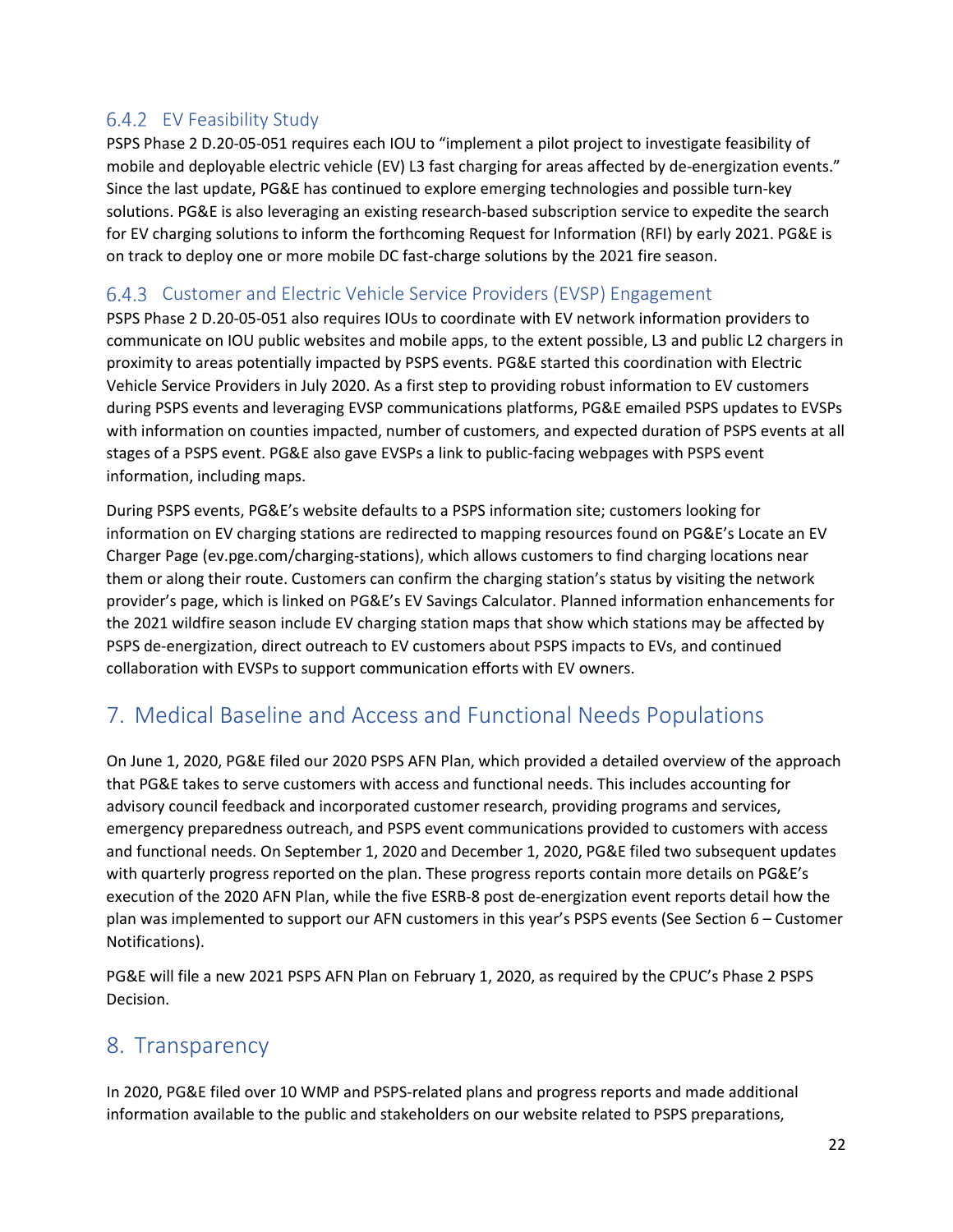activities and execution. See [Appendix A: Relevant WMP and PSPS-related Reports and Web Resources](#page-25-0) for a list and reference to these reports and relevant webpages.

PG&E will continue to submit all required regulatory reports to the CPUC to meet the reporting requirements, including ESRB-8, PSPS Phase 1 D. 19-05-042, PSPS Phase 2 D. 20-05-051, WMP Outreach D.20-03-004, WMP Resolution WSD-003.

On a bi-weekly basis, PG&E will provide updated versions of the attached PG&E CWSP Wildfire Mitigation Plan Progress Update through a link prominently displayed from the main [www.pge.com/wildfiresafety](http://www.pge.com/wildfiresafety) landing page.<sup>[9](#page-24-1)</sup> The 2020 Q2 Update of the PG&E CWSP Wildfire Mitigation Plan was posted on November 21, 2020 and includes PSPS related progress and completion dates.

In addition to required regulatory reports, PG&E has also received and responded to over 200 PSPS related data requests consisting of over 700 questions to date in 2020.

On February 5, 2021, PG&E will submit our 2021 Wildfire Mitigation Plan. We will include specific short, medium, and long-term actions being taken to reduce the impact of and need for de-energization events to mitigate wildfire risk and make that information available and easily accessible on our public website.

# <span id="page-24-0"></span>9. Definitions

As previously reported in the first Progress Report on Phase 2 OIR Implementation of De-Energization Guidelines (filed on August 4, 2020), PG&E incorporated public safety answering points that serve 911 emergency call services and the transportation sector in its definition and identification of critical facilities. There are no changes to the last update.

<span id="page-24-1"></span><sup>9</sup> See sections titled "See Our Progress" and "See Our Progress By County" under the Community Wildfire Safety Program Resources section of the webpage.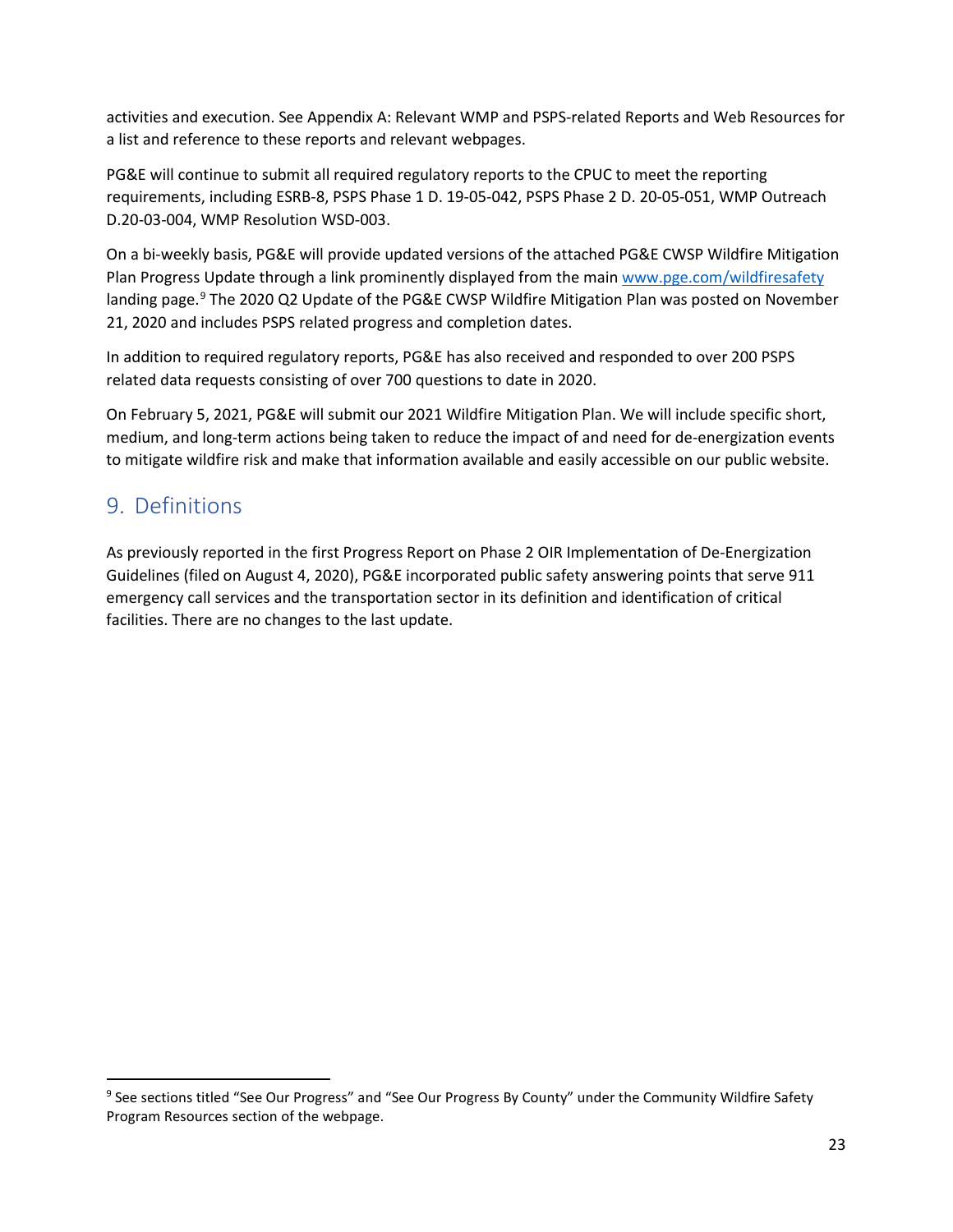## <span id="page-25-0"></span>Appendix A: Relevant WMP and PSPS-related Reports and Web Resources

[Table 8](#page-25-1) and Table 9 provide a list of the relevant WMP and PSPS-related plans and progress reports and web resources available to the public, respectively.

<span id="page-25-1"></span>

| <b>Description</b>                             | <b>Proceeding or</b><br><b>Decision Requirement</b> | <b>Frequency</b>             | <b>Link to Reports</b>                         | Filing Date /<br><b>Last Updated</b> |
|------------------------------------------------|-----------------------------------------------------|------------------------------|------------------------------------------------|--------------------------------------|
| 2020 PSPS Event                                | ESRB-8;                                             | Within                       | Oct. 25-28, 2020: PSPS Post Event Report       | 11/12/20                             |
| <b>Reports</b>                                 | D.19-05-042 (OP1)                                   | 10 business                  | Oct. 21-23, 2020: PSPS Post Event Report       | 11/06/20                             |
|                                                |                                                     | days after<br>PSPS event     | Oct. 14-17, 2020: PSPS Post Event Report       | 10/30/20                             |
|                                                |                                                     | restoration                  | Sept. 27-29, 2020: PSPS Post Event Report      | 10/13/20                             |
|                                                |                                                     |                              | Sept. 7-10, 2020: PSPS Post Event Report       | 9/24/20                              |
| <b>Status of PSPS</b>                          | January 30, 2020 ACR                                | Bi-weekly                    | Nov 17, 2020: Last Filed Bi-Weekly Report      | Last Filed                           |
| <b>Corrective Actions</b>                      | in R.18-12-005                                      |                              |                                                | 11/17/20                             |
| and Improvements                               |                                                     |                              |                                                |                                      |
| 2020 PSPS Access<br>and Functional             | D.20-05-051<br>(Conclusion of Law 36)               | Annually                     | 2020 PSPS AFN Plan                             | 06/01/20                             |
| Needs (AFN) Plan                               |                                                     |                              |                                                |                                      |
| <b>PSPS AFN Quarterly</b>                      |                                                     | Quarterly                    | 2020 First Quarterly Progress Report           | 09/01/2010                           |
| <b>Progress Report</b>                         |                                                     |                              | 2020 Second Quarterly Progress Report          | 12/01/20                             |
| <b>Wildfire Mitigation</b>                     | <b>Resolution WSD-003</b>                           | Quarterly                    | WMP Quarterly Report for May - July 2020       | 09/09/20                             |
| <b>Plan Quarterly</b>                          |                                                     |                              |                                                |                                      |
| Report                                         |                                                     |                              |                                                |                                      |
| <b>Regional Working</b>                        | D.20-05-051                                         | Quarterly                    | <b>Regional Working Group Feedback Summary</b> | 09/09/20                             |
| <b>Groups Feedback</b><br><b>Summary</b>       | (Conclusion of Law 4)                               |                              |                                                |                                      |
| <b>Progress Report on</b>                      | D. 20-05-051 (OP 4)                                 | Two Reports:                 | <b>First PSPS Phase 2 Progress Report</b>      | 08/04/20                             |
| Implementation of                              |                                                     | 2 months and                 |                                                |                                      |
| Phase 2 OIR De-                                |                                                     | 6 months after               |                                                |                                      |
| Energization                                   |                                                     | final decision               |                                                |                                      |
| <b>Guidelines</b>                              |                                                     |                              |                                                |                                      |
| <b>Progress Report on</b><br>Implementation of | D.19-05-042 (OP3)                                   | Two reports:<br>3 months and | Second PSPS Phase 2 Progress Report            | 03/04/20                             |
| Phase 1 OIR De-                                |                                                     | 9 months after               | <b>First PSPS Phase 2 Progress Report</b>      | 09/04/19                             |
| Energization                                   |                                                     | final decision               |                                                |                                      |
| <b>Guidelines</b>                              |                                                     |                              |                                                |                                      |
| <b>CWSP Outreach</b>                           | D. 20-03-004                                        | One time                     | 2020 CWSP Outreach and Translations            | 05/15/20                             |
| Workplan                                       | (OP 1 and 22)                                       |                              | <b>Workplan and Budget</b>                     |                                      |
|                                                | D. 20-03-004 (OP 15)                                | One time                     | 2019 Wildfire Safety Survey Results            | 06/01/20                             |
|                                                | R.18-10-007                                         | One time                     | <b>CWSP Outreach Workplan Progress Update</b>  | 10/07/20                             |
| <b>PG&amp;E CWSP</b>                           | D.20-05-051                                         | Bi-weekly                    | <b>Overall CWSP Progress</b>                   | 11/18/20                             |
| <b>Wildfire Mitigation</b>                     | (Appendix A p. 9)                                   |                              | <b>Bi-weekly Progress by County</b>            | 09/01/20                             |
| <b>Plan Progress</b>                           |                                                     |                              |                                                |                                      |
| Update                                         |                                                     |                              |                                                |                                      |

### **Table 8: List of Relevant WMP and PSPS-Related Reports**

<span id="page-25-2"></span><sup>10</sup> Amended on October 20, 2020